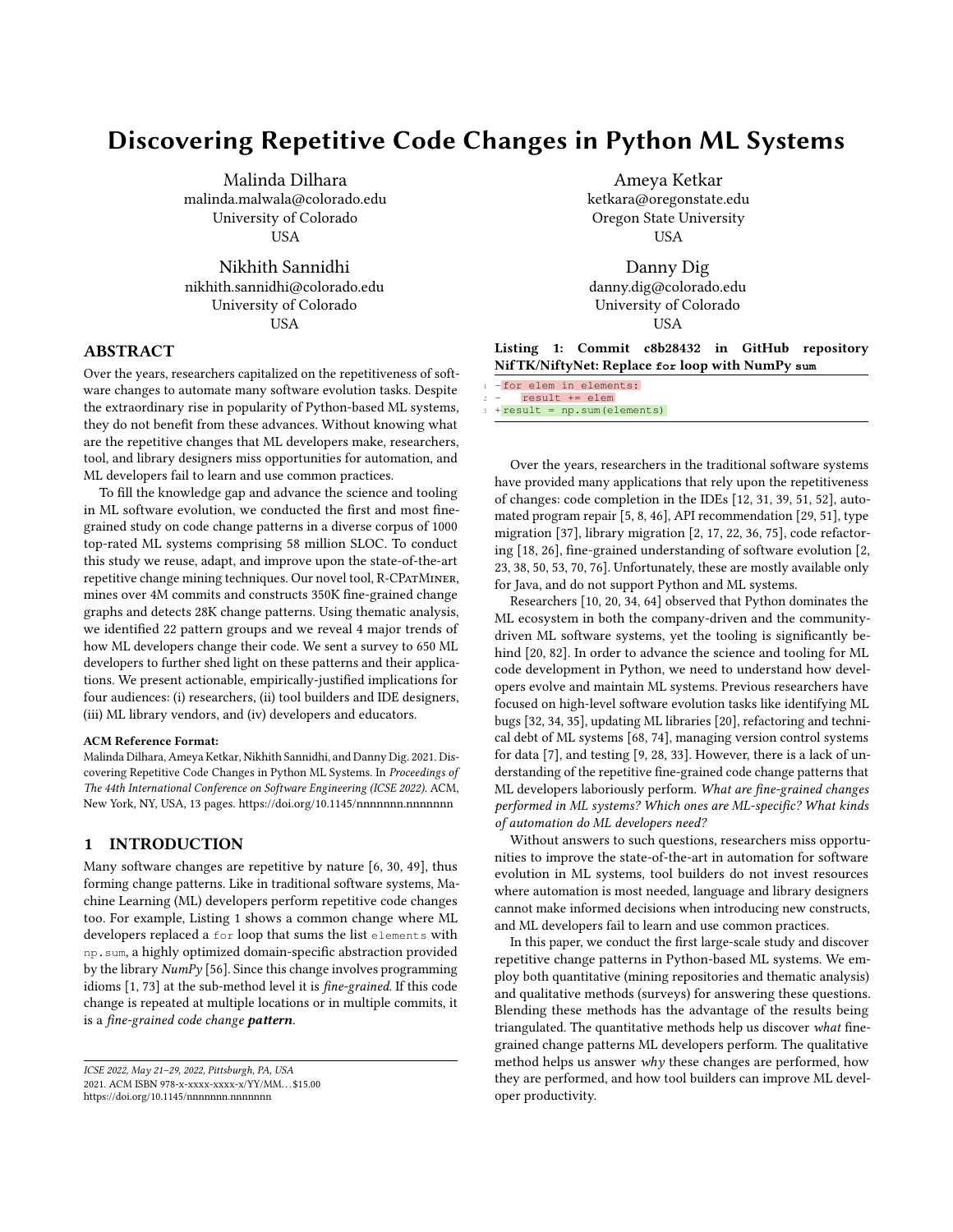For the quantitative analysis, we use a large data set of 1000 Python ML projects from GitHub, comprising 58 million source lines of code (SLOC) at the latest revisions, 1.16 million mapped code change blocks, 1.5 million changed files, and 0.4 billion changed SLOCs. We extracted 28,308 fine grained code change patterns where 58% of them appear in multiple projects. We applied thematic analysis [\[11,](#page-10-21) [79\]](#page-11-21) upon 2,500 most popular patterns from our dataset, and categorized them into 22 fine-grained change pattern themes that reveal 4 major trends.

Moreover, we designed and conducted a survey with 650 ML developers and we presented 1,235 patterns for their opinion. In the survey, 71% of the developers confirmed the need of automation for 22 pattern groups. Among these, we discovered four major trends: (1) transform to Context managers (e.g., disable or enable gradient calculation, swap ML training device, etc.), (2) convert for loops to domain specific abstraction (e.g., see Listing [1\)](#page-0-0), (3) update API usage (e.g., migrate to TensorFlow.log from log, transform matrices), and (4) use advanced language features (e.g., transform to Python list comprehension).

The main challenge in conducting such large-scale, representative studies, is the lack of tools for mining non-Java repositories. To overcome this challenge we reuse, adapt, and extend the vast ecosystem of Java AST-level analysis tools [\[2,](#page-10-8) [23,](#page-10-13) [38,](#page-11-10) [50,](#page-11-11) [53,](#page-11-12) [70,](#page-11-13) [76\]](#page-11-14) to Python. Most of these tools rely on techniques that are conceptually language-independent, i.e., they operate on intermediate representation of the code (e.g., AST nodes). Second, we observed that 72% of the Python AST node kinds identically overlap with those in Java (e.g., While-Statment, Assignment-Statement, etc.). Moreover, another 18% of Python AST node kinds also exist in Java with some differences (e.g., Python's for loop has multiple loop variables). Only 10% of the Python AST node kinds are unique to Python (e.g., With statement, Generators, etc.). Hence, one of our key ideas is to reuse the Java AST-level analysis tools to analyse 72% of the Python AST nodes and for the remaining 28% of AST nodes we either modify existing capabilities or add brand new ones.

We first developed a novel technique, JavaFyPy, to transform Python AST to a format that can be processed by Java AST-level mining tools. We used JavaFyPy to adapt to Python the state-of-the-art fine-grained change pattern mining tool, CPATMINER [\[53\]](#page-11-12). CPAT-Miner matches changed methods and their body statements across the commits and identifies fine-grained change patterns. Refactorings such as move, rename, and extract shift and obfuscate the code statements, and can no longer be matched, thus causing CPATMINER to miss several instances of patterns. To improve the accuracy of CPatMiner, we integrate it with the state-of-the-art refactoring mining technique- REFACTORINGMINER [\[76\]](#page-11-14), that de-obfuscates the shifted code statements. Our novel tool R-CPATMINER performs refactoring-aware, fine-grained change pattern mining in the commit history of Python systems.

Our findings and tools have actionable implications for several audiences. Among others, they (i) advance our understanding of repetitive changes that the ML developers perform which helps the research community to improve the science and tools for ML software evolution, (ii) provide a rich infrastructure to automate and significantly extend the scope of existing studies on ML systems [\[34,](#page-11-15) [35,](#page-11-18) [68\]](#page-11-19) (iii) help tool builders comprehend the ML developers' struggles and desire for automation, (iv) provide feedback to

language and API designers when introducing new ML constructs, and (v) assist educators in teaching ML software evolution.

This paper makes the following contributions:

(1) To the best of our knowledge, we conducted the first and the largest study on fine-grained 28,308 code change patterns on ML systems. We identified code changes patterns. We applied thematic analysis on 2,500 most popular patterns and categorized them into 22 fine-grained change pattern themes that reveal 4 major trends. (2) We designed and conducted a survey with 650 open-source ML developers to provide insights about the reasons motivating those changes, the current practices of applying those changes, and their recommendation for tool builders.

(3) We developed novel tools to collect fine-grained change patterns applied in the evolution history of Python-based ML systems. We applied these tools on 1000 open-source projects hosted on GitHub. We make the collected information and tooling publicly available for reuse [\[4\]](#page-10-22) so that we enable further research.

(4) We present an empirically-justified set of implications of our findings from the perspective of four audiences: researchers, tool builders, language designers, and ML developers.

#### <span id="page-1-1"></span>2 MOTIVATING EXAMPLE

<span id="page-1-0"></span>Listing 2: Specifies the device (CPU) for operations executed in the context and move method **\_init\_model** to parent class

| d class FERNeuralNet():                        |
|------------------------------------------------|
| $2 +$ def _init_model(self):                   |
| with $tf.device('/cpu:0')$ :<br>$3 +$          |
| B, H, T, $= q.get.shape() as_list()$<br>$4 +$  |
| $5 \cdot . \cdot .$                            |
| 6 class TimeDelayNN(_FERNeuralNet):            |
| $7 -$ def _init_model(self):                   |
| $8 -$<br>B, H, T, $= q.get.shape() .as_list()$ |

The code change shown in Listing [2](#page-1-0) specifies the hardware device using  $tf.\n$ evice() (line 3) for the *TensorFlow* operation in line 4. tf.device() is a Context Manager [\[58\]](#page-11-22) from the ML library, TensorFlow. This is a fine-grained code change and the developer has interleaved this with a Pull up Method refactoring that pulls  $\__$  init $\__$ model from TimeDelayNN into the parent class \_FERNeuralNet.

Is specifying hardware device for TensorFlow operations a pattern? How frequent is this pattern? Do developers need tool support to recommend and automate this code change pattern? We consider this fine-grained code change instance a repeated pattern if a similar code change was performed in the history of this project or any other project. Researchers have proposed advanced techniques to mine such fine-grained change patterns from the commit histories [\[53,](#page-11-12) [54\]](#page-11-23). However, these techniques are inapplicable to mine the fine-grained code change patterns shown in Listing [2](#page-1-0) because (1) their techniques mine code change patterns for Java, and (2) they do not account for overlapping refactorings.

Researchers [\[47,](#page-11-24) [48,](#page-11-25) [71\]](#page-11-26) have shown that developers often interleave many programming activities such as bug fixes, feature additions, or other refactoring operations, and often these changes overlap [\[50\]](#page-11-11) (as shown in Listing [2\)](#page-1-0). Such overlapping changes and refactorings can easily obfuscate existing fine-grained change pattern mining tools [\[53,](#page-11-12) [54\]](#page-11-23) because they do not account for these changes when matching code across the commit. For example, CPat-Miner [\[53\]](#page-11-12) does not match the method body of \_init\_model in the class \_FERNeuralNet (lines 3–4) to the body of \_init\_model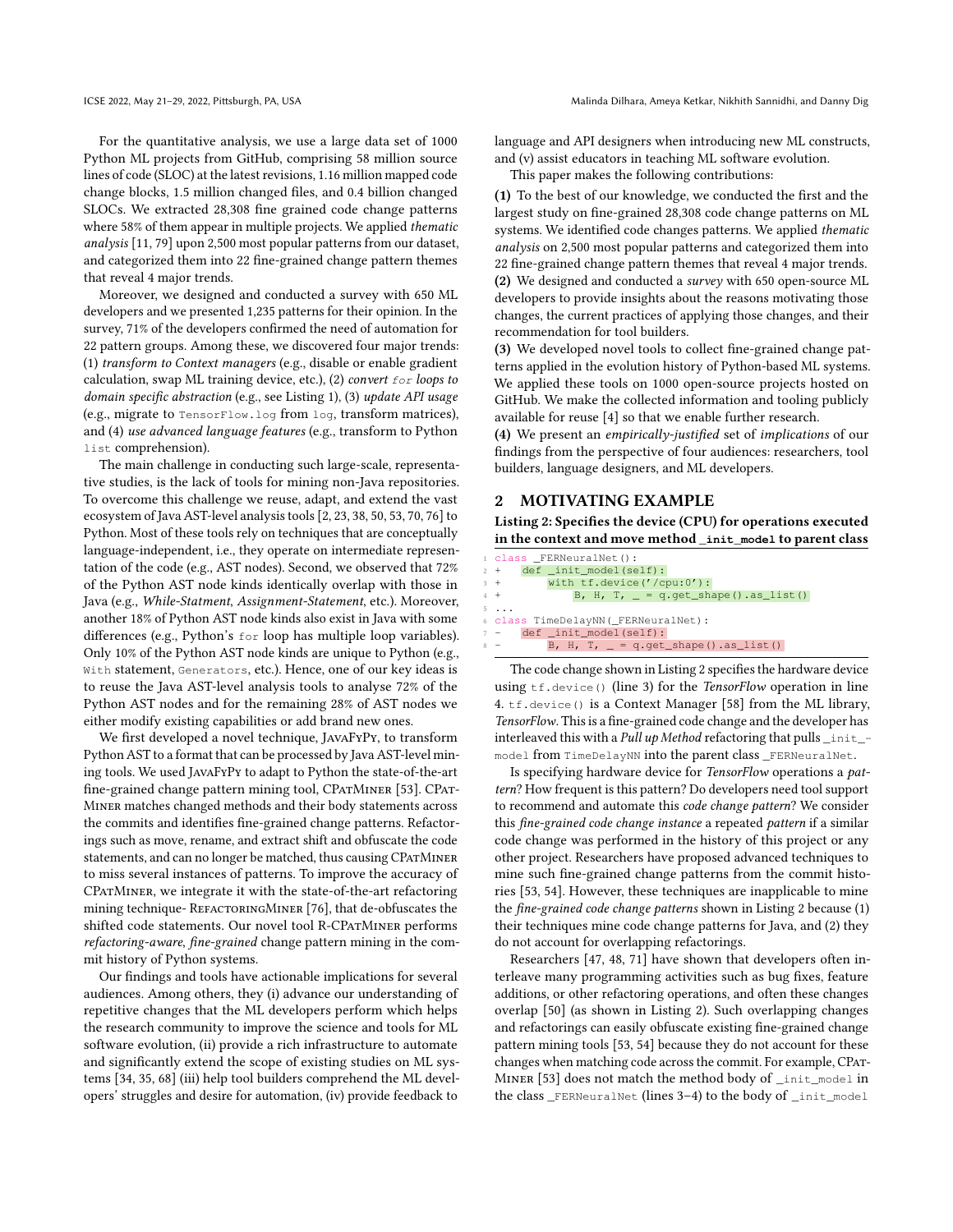<span id="page-2-0"></span>Discovering Repetitive Code Changes in Python ML Systems ICSE 2022, May 21-29, 2022, Pittsburgh, PA, USA

Figure 1: Design of JavaFyPy and existing AST analysis tools

in the class TimeDelayNN (line 7) as they are in different locations and different files. This lack of refactoring awareness is a serious limitation of existing pattern mining algorithms because they can miss several concrete instances of change patterns that are obfuscated by overlapping refactorings.

Re-implementing the existing Java AST mining tools for Python will require a significant amount of development effort. It is also neither feasible nor sustainable as researchers are continuously implementing new Java AST mining tools or improving existing tools. For this purpose, we propose JavaFyPy, a technique to adapt existing Java AST mining tools to Python that leverages the similarity between the Java and Python abstract syntax trees (AST). We use JavaFyPy to adapt the state-of-the-art fine-grained change pat-tern mining tool, CPATMINER [\[53\]](#page-11-12), to Python. To make CPATMINER refactoring aware, we adapt the state-of-the-art Java refactoring inference tool, RefactoringMiner [\[76\]](#page-11-14) (known as RMiner), to Python and integrate it with CPatMiner as R-CPatMiner. Particularly, the code-block mapping pairs (i.e., two versions of the same codeblock in a method before and after the change) reported by RMiner are provided as input to CPatMiner. R-CPatMiner mines change patterns in Python software systems in a refactoring-aware manner.

#### 3 TECHNIQUE

Most of the current code change mining tools (i.e. AST mining tools) are conceptually language-independent because they operate upon the abstract syntax trees (AST) only. However, their implementation is bound only to Java. To overcome this practical implementation limitation, we propose a very pragmatic solution - JavaFyPy, a technique that transforms the input Python program to an AST that can be processed by the mining algorithm of existing Java AST analysis tools. JavaFyPy will fast-track researchers and tool builders by making the AST-based mining tools implemented for Java programs applicable for Python programs. Thus, it will save several development-hours of work required for re-implementing these techniques. As shown in  $(1)$  in Figure [1,](#page-2-0) JAVAFYPY takes a Python code as an input and produces an AST, that can be used in mining algorithms of Java AST analysis tools. To achieve this, JavaFyPy first transforms the Python code to AST and enriches the AST by augmenting type information. Then, the Syntax transformer maps the corresponding Java concrete syntax to the AST nodes. The Java parser (Eclipse JDT) uses it to produce the final AST. Eclipse JDT is the most popular Java parser used in AST mining research tools. Therefore, we selected Eclipse JDT as the parser that produces the final AST. This enhanced and enriched AST can be processed by the mining algorithms of Java AST analysis tools. Tool builders and researchers can use JavaFyPy, and extend their tools for Python.

#### 3.1 Python code transformation

As shown in Figure [2](#page-3-0) JavaFyPy first parses the input Python program to an AST. We define an AST as:

Definition 3.1. (AST) Let T be an AST. T has one root. Each node N<sub>i</sub> ∈ T has a parent (except the root node). Each node (N<sub>i</sub> ∈ T) has a sequence of child nodes (denoted by  $C_{\mathsf{N_i}}$ ). Number of nodes in the sequence  $C_{N_i}$  is denoted by Length $_{C_{N_i}}$ . Each node  $N_i$  is a specific syntax category known as AST node kind,  $\mathsf{Kind}_{\mathsf{N_i}} =$ {Assignment Statement, For statement, Method Invocation . . .}.

We leverage the syntactic similarity between Python and Java to adapt the Java AST analysis tools to Python. We thoroughly studied the Java and Python language specifications [\[57,](#page-11-27) [61\]](#page-11-28) and mapped the Python AST node kinds to those in Java based on the description in the specifications.

**Definition 3.2.** (Mapped AST node) Let  $T_i$  be a Java AST and  $T_p$  be a Python AST.  $N_j \in T_j$ ,  $N_p \in T_p$ . We state that  $N_j$  and  $N_p$ are mapped AST node kind, if  $N_i$  and  $N_p$  maintain a structural similarity. Mapped node of node  $N_p$  is denoted by  $M(N_p) = N_j$ .

We found three kinds of mappings namely, Identical AST node, Nearly identical AST node, and Unique AST node.

<span id="page-2-1"></span>**Definition 3.3.** (Identical AST node) Let  $C_{N_j}$  be a sequence of child AST nodes of a parent Java node  $\mathsf{N}_\mathsf{j}$  and  $\mathsf{C}_{\mathsf{N}_\mathsf{p}}$  be a sequence of child AST nodes of a Python node  $N_p$ . We state that  $N_j$  and  $N_p$ are identical AST nodes if (i)  $M(N_p)$  is  $N_j$ , and (ii)  $\forall N_i \in C_{N_p}$ :  $M(N_p) \in C_{N_j}.$ 

(1) Identical AST node (Definition [3.3\)](#page-2-1) - 72% of the Python's AST node Kinds can be identically mapped to a Java's AST Node. For example, we mapped Python's If to Java's If Statement and mapped Python's Assign to Java's AssignmentStatement.

<span id="page-2-2"></span>**Definition 3.4.** (Nearly Identical AST node) We state that  $N_i$  and  $N_p$  as nearly identical AST nodes, if  $N_j$  and  $N_p$  meets conditions: (i)  $M(N_p)$  is  $N_j$ , and (ii)  $\exists N_i \in C_{N_p} : M(N_i) \notin C_{N_j}$ .

(2) Nearly identical AST node (Definition [3.4\)](#page-2-2) - 18% of Python's AST Node kinds could be partially mapped to those of Java. For instance, both Python and Java provide the for construct to iterate over a collection, however unlike Java, Python allows to iterate over multiple variables (see the for loop in Figure [2\)](#page-3-0), thus AST of Python for loop contains additional child AST node kinds.

**Definition 3.5.** (Unique AST node) Let  $N_p$  be a Python AST node. We state that  $N_p$  is unique to Python, if there is no mapped AST node in T<sub>j</sub>. i.e.,  $(M(N_p) \notin T_j)$ .

(3) Unique  $AST node - 10\%$  of the Python nodes had no Java counterpart. For instance, Java does not support list comprehensions or yield statement (as shown in Figure [2\)](#page-3-0)

As we can observe, Java and Python syntax significantly overlaps. As shown in  $(2)$  in Figure [1,](#page-2-0) AST mining tools like CPATMINER and RMiner parse the input program to Eclipse JDT AST. To adapt their tools to Python with JavaFyPy, tool builders or researchers simply need to migrate their Java parser to our technique (JavaFyPy). After that, we can simply reuse tools' AST-based mining algorithms to analyse 72% of the Identical AST node kinds, and modify the current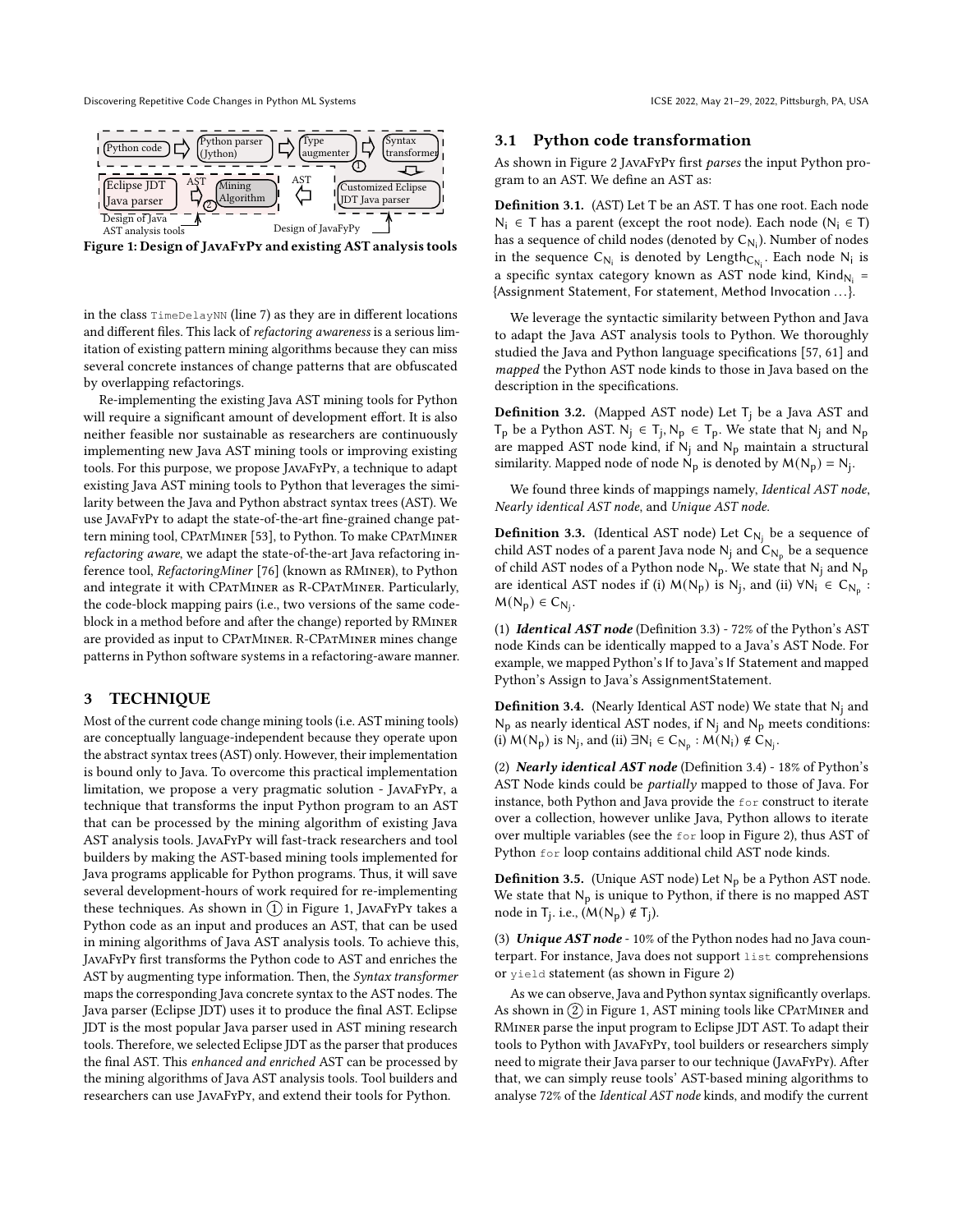<span id="page-3-0"></span>

Figure 2: An example Code transformation performed by JavaFyPy

implementation to accommodate the 18% Nearly identical AST node kinds and add brand-new capabilities (often involving adding new visitors) for handling the 10% Unique AST node kinds. After the changes, the tools take Python code as an input and infer the results, thus adapting Java AST mining tools to Python.

Figure [2](#page-3-0) shows an example of the code transformation steps (shown in Figure [1\)](#page-2-0) that JavaFyPy performs automatically. The Python code snippet in Figure [2](#page-3-0) contains all three AST node kinds: Identical AST node (z =  $x + y$ ), Nearly identical AST node (for loop), and Unique AST node (yield z). The Java parser first constructs the AST of the code snippet, then the Type Augmenter augments the AST with type information by adding Variable Declaration nodes. This step is important because the Java-based AST mining tools like [\[53,](#page-11-12) [76\]](#page-11-14) rely on the syntactic richness that the Java language offers. Unlike Python, Java programmers have to explicitly declare the types of variables, fields and methods. To add this syntactic richness to the input program, JavaFyPy augments the AST of the input program with type information (shown in Figure [2](#page-3-0) as red nodes). We obtain this type information from PyType [\[27\]](#page-10-23), the state-of-the-practice type inference tool for Python developed by Google, which is widely adapted by the Python community. As the last step, Syntax Transformer transforms the AST to code and passes it to our customized Eclipse JDT parser which we extended to parse Nearly identical AST node kinds and Unique AST node kinds.

Can JavaFyPy effectively transform all Identical, Nearly Identical, and Unique AST node kinds? We evaluated this empirically with 14 popular Python projects including TensorFlow, PyTorch, Keras, NLTK, Scikit learn, Scipy, and NumPy that comprise 23K Python files and 2.9M SLOC. We transformed all the Python files in the projects that consist of 12M Python AST nodes, and checked whether all AST nodes are successfully mapped and transformed to the output AST of JavaFyPy. This confirms that JavaFyPy can effectively transform any input Python program to an Eclipse JDT format.

# 3.2 Refactoring Aware Change Pattern Mining

3.2.1 Adapting CPATMINER. CPATMINER [\[53\]](#page-11-12) is the state-of-theart code change pattern mining tool that uses an efficient graphbased representation of code changes to mine previously unknown fine-grained changes from git commit history. It iterates changed methods in each commit and uses Eclipse JDT Java parser [\[25\]](#page-10-24) to generate AST of Java source code. Then, its mining algorithm builds program-dependence graphs for each AST node independently and then merges the graphs to create one big graph, called change graph. CPATMINER builds change graphs for each changed method, and it represents the before and after a source code change that can be used to mine code change patterns. Since 72% of the Python AST node kinds overlap identically with those in Java, we reused most of the capabilities for building the change graphs. We added new capabilities in CPatMiner to create program-dependence graphs for Unique AST nodes, and modified the existing capabilities of

Nearly identical AST nodes. Overall, we extended CPATMINER with 2% extra code lines due to the new or modified capabilities, and reused the rest of the code. While this ratio might be different when adapting other tools, it showcases the merit of JavaFyPy to reuse Java AST-based mining tools for Python.

3.2.2 Introducing Refactoring Awareness. As discussed in Sec-tion [2,](#page-1-1) CPATMINER [\[53\]](#page-11-12) does not account for the overlapping refactorings applied in the commit. These refactorings move code blocks between methods or change the method signature, making it hard to match the changed code blocks. Thus missing the opportunities to build change graphs for the obfuscated changes. To overcome this, we made the CPatMiner refactorings aware by integrating it with RMiner [\[76\]](#page-11-14). We used JavaFyPy to adapt RMiner and use it to detect 18 refactoring kinds that move code blocks. RMiner uses ASTbased statement matching algorithm to match classes, methods, and statements inside method bodies, thus helping us match moved code blocks. We consult the authors of RMiner and extend its statement matching algorithm to reason about the Unique and Nearly identical AST Node kinds. For example, Listing [3](#page-3-1) shows a variable rename refactoring in List Comprehension, a Python Unique AST node kind of the project "Deepmedic" detected by Python-adapted RMiner.

#### <span id="page-3-1"></span>Listing 3: Commit 8d4be555 in DeepMedic: Variable rename in List Comprehension detected by Python-adapted RMiner

|  |  | - indices = [layerNum - 1 for layerNum in layers_norm]            |  |  |  |  |
|--|--|-------------------------------------------------------------------|--|--|--|--|
|  |  | $2 +$ indices = $[layer\_num - 1 for layer\_num in layers\_norm]$ |  |  |  |  |

We use Python adapted RMiner to accurately match the moved code blocks. We extended CPatMiner to build change graphs for the code block pairs reported by RMINER. Hence, CPATMINER no longer misses obfuscated code-blocks that contain fine-grained changes. We developed the tool R-CPATMiner, to efficiently and accurately mines source code change patterns in the version histories of Python software systems, in a refactoring-aware manner.

# 4 RESEARCH METHODOLOGY

We first evaluate the effectiveness of the tools we developed (or adapted). Then, we use our reliable and validated tools<sup>[1](#page-3-2)</sup>, to explore the repetitive code changes applied in Python ML Systems. For this purpose, we answer three research questions:

RQ1. What are the frequent code change patterns in ML code, and what patterns need automation? To answer this research question, we triangulate complementary empirical methods, as shown in Fig-ure [3.](#page-4-0) (i) We mined 1000 repositories using R-CPATMINER and extracted 28,308 patterns. (ii) We applied thematic analysis on 2,500 patterns. (iii) We sent a survey to 650 ML developers to seek their opinion on automating the identified code change patterns.

<span id="page-3-2"></span> $^{\rm 1}{\rm We}$  prefix all the adapted tool names with  $Py$  to disambiguate the tool names from their Java counterparts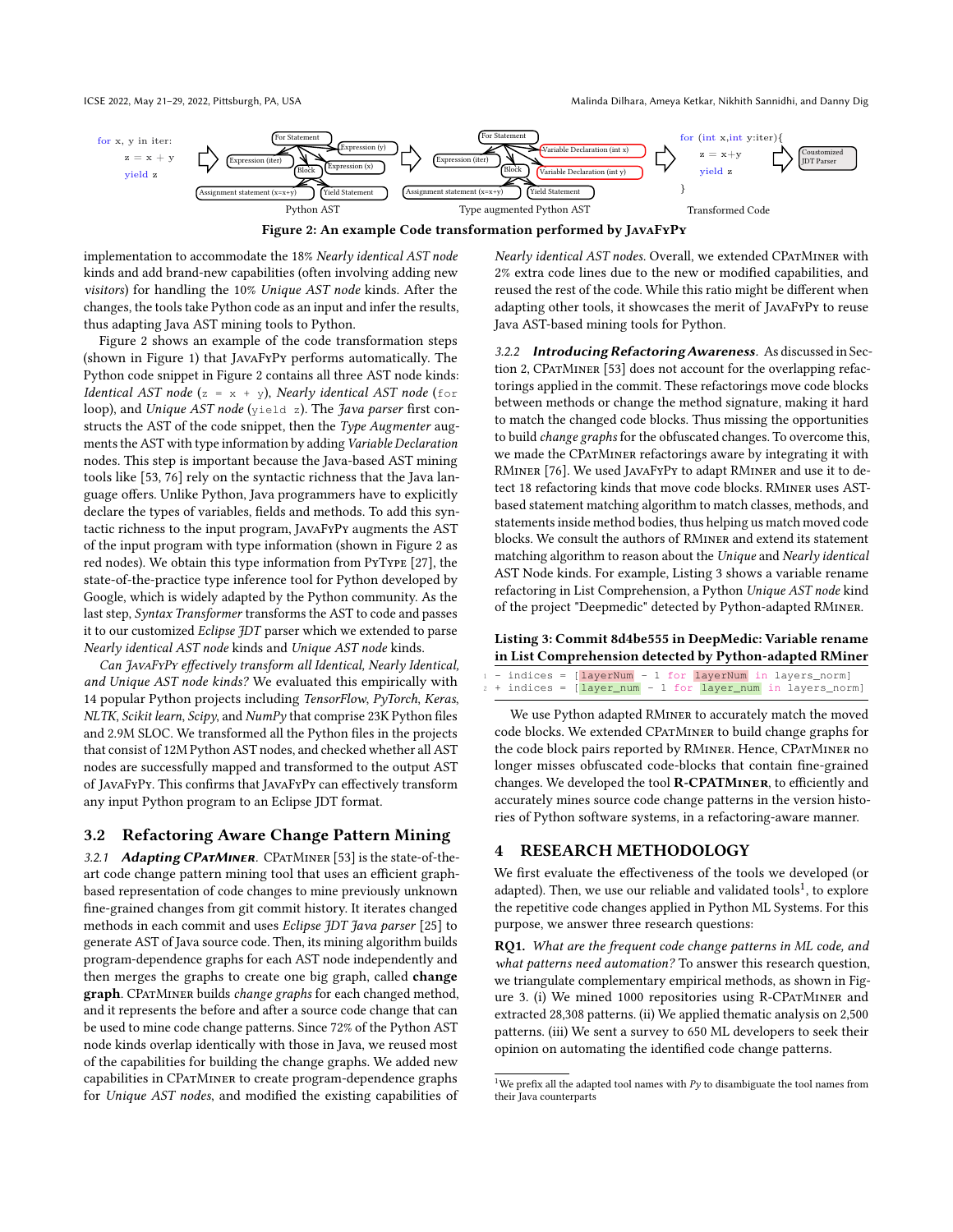RQ2. How does the refactoring awareness improve the pattern mining over the baseline CPatMiner? R-CPatMiner performs refactoring aware change pattern mining, thus improving baseline CPATMINER. Compared to CPatMiner does R-CPatMiner extract (i) more change graphs? (ii) more code change patterns? and (iii) more code instances per pattern?

RQ3. What is the runtime performance of R-CPATMINER, PYCPAT-Miner, and PyRMiner? To answer this, we compare the execution time of the Python adapted tools with their Java counterparts.

<span id="page-4-0"></span>

#### Figure 3: Schematic diagram of the research methodology to answer RQ3

#### <span id="page-4-1"></span>4.1 Subject systems

Our corpus consists of 4,166,520 commits from 1000 large, mature, and diverse ML application systems, comprising 58M lines of source code and 150K Python files, used by other researchers [\[20\]](#page-10-15) to understand the challenges of evolving ML systems. This corpus [\[20\]](#page-10-15) is shown to be very diverse from the perspective of Python files, LOC, contributors, and commits. They vary widely in their domain and application, include a mix of frameworks, web utilities, databases, and robotics software systems that use ML. Further we added low-level ML libraries [\[9\]](#page-10-18) such as Scipy, SpaCy, and highlevel ML libraries [\[9\]](#page-10-18) such as TensorFlow, Keras, PyTorch, Caffe, NLTK, and Theano to our subject systems. This ensures our dataset is representative and large enough to answer our research questions comprehensively.

#### 4.2 Static Analysis of Source Code History

4.2.1 Change pattern identification: Running R-CPATMINER on the ML corpus extracted 28,308 unique code change patterns, where 58% of them have code change instances in multiple projects, 63% of them have been performed by multiple authors.

Since the mined patterns are numerous, we followed the best practices from Negara et al. [\[49\]](#page-11-0). They ordered the patterns along three dimensions - by frequency of the pattern (F), by the size of the pattern (S), and by  $F \times S$ . Since the repetitive changes done by several developers and projects are stable [\[54\]](#page-11-23) and have a higher chance of being automated, we also considered the number of projects and authors as extra two dimensions. Then we ordered the mined patterns along all five dimensions. Then, two of the authors who have more than three years of professional software development experience and extensive expertise in software evolution, manually investigated the top 500 patterns for each of the five dimensions and identified meaningful code patterns, i.e., the patterns that can be described as high-level program transformations.

Two authors of the paper manually analyzed each change pattern, to identify the high-level programming task performed in the change patterns. Following the best practices guidelines from the literature, the authors used negotiated agreement technique to achieve agreement [\[13,](#page-10-25) [79\]](#page-11-21). Two authors of the paper independently coded the change patterns carefully and assigned one or more

descriptive phrases (i.e., codes) to the patterns. Both authors conducted the initial meeting after coding around 25% of the data (the suggested minimum size is 10% [\[13\]](#page-10-25)). During the meeting, the authors carefully discussed the coding process of all the patterns. Also, they negotiated any disagreements between the assigned codes and the patterns that cannot be described as high-level program transformations. After 80% inter-coder agreement was achieved (recommended inter-coder agreement level ranges from 70% to more than 90% in the literature [\[13\]](#page-10-25)), the two authors independently coded the remaining change patterns. This process identified all the patterns for which the two authors were able to agree upon the underlying meaning of the pattern. After the coding finished, the authors held another meeting in order to finalize the codes and extract themes. Themes capture something important about the data in relation to the meaning of the pattern. It also represents some level of patterned response or meaning within the data set [\[11\]](#page-10-21). The two authors reviewed the initial themes against the data several times and refined their names and definitions until they both agreed that there were no further refinements possible. We identified four trends (themes) of patterns based on their structural similarity at the statement and expression level, namely (i) transform to Context managers (ii) convert  $for$  loops to domain specific abstraction (iii) update API usage and, (iv) use advanced language features

#### 4.3 Qualitative Study

The most reliable way to understand the motivations and challenges associated with repetitive code changes is to ask the developers who performed them. To achieve this, we surveyed 650 developers who performed the identified change patterns.

4.3.1 Contacting the developers: We contacted the developers performing repetitive code changes that we considered worthy of further investigation by sending an email to the addresses provided in their GitHub account. The body of each email message was automatically generated by the application we developed, and included the following information:

- Introduction to the research team and the purpose of the study.
- A plot of number of repetitive changes done in the project.
- A link to the frequent repetitive changes done in the respective project so that the developer can use it as an educational resource.
- The following four questions for the developer:
	- Q1. What are the reasons for performing above code changes?
	- Q2. How often these code changes happen in ML codes?
	- Q3. How often have you manually performed this kind of change?
	- Q4. Would you like to have this change automated by a tool?

The first question aims at discovering actual motivations behind a code change as expressed by the developers themselves. The second question focuses on the frequency of performing the code change on ML codes, and it helps to examine the need for MLspecific IDEs tools. The last three questions aim at understanding whether developers trust and use tool support for performing the code changes. This is important, as there is relatively low IDE support for performing code changes in ML codes [\[20,](#page-10-15) [82\]](#page-11-17). A sample email is available on the companion website [\[4\]](#page-10-22).

In total, we sent 650 emails to developers, out of which 97 responded, bringing us to a 15% response rate. This is significantly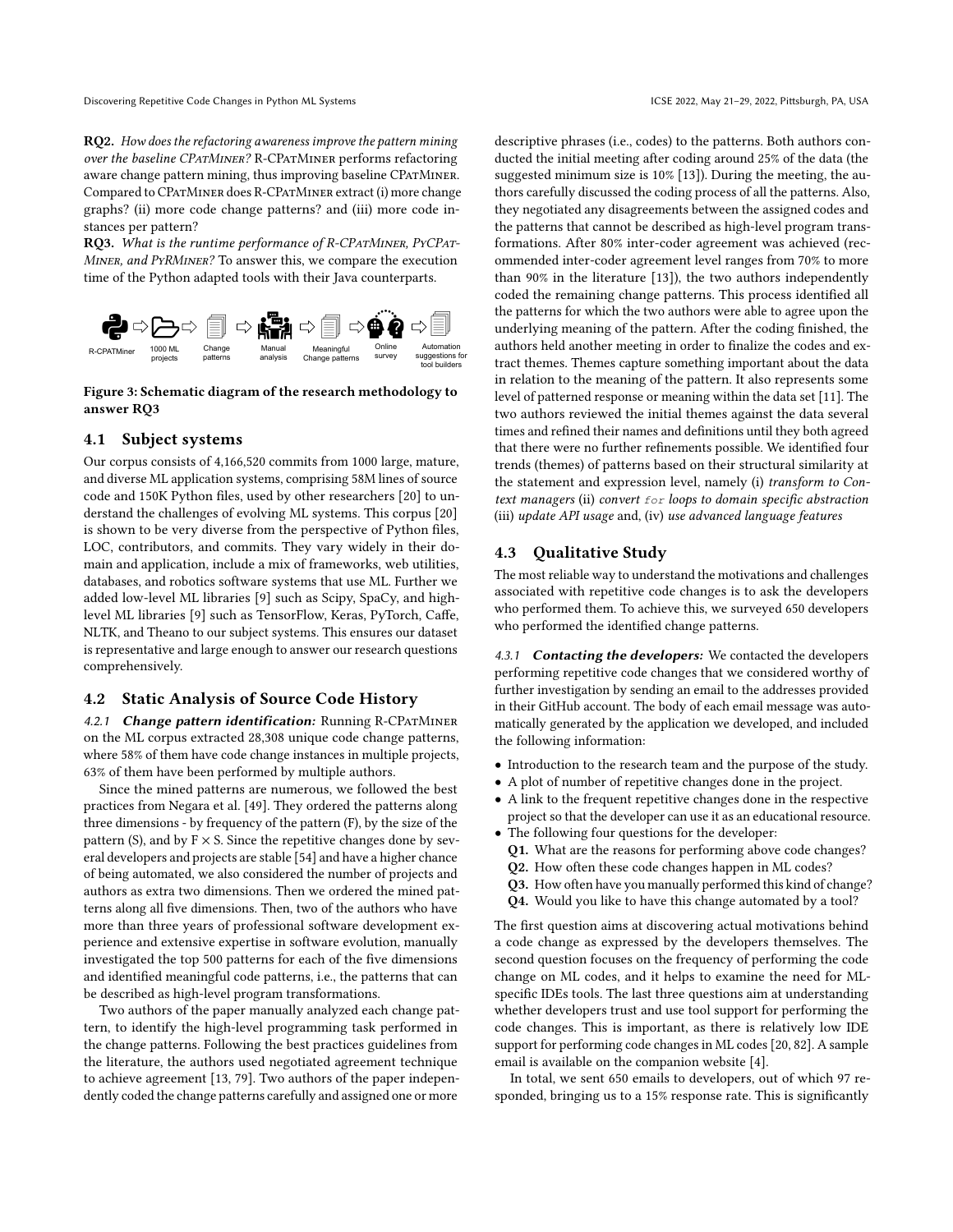higher than the usual response rate achieved in questionnaire-based software engineering surveys, which is around 5% [\[72\]](#page-11-29).

# 5 RESULTS

#### 5.1 Repetitive changes in ML systems (RQ1)

5.1.1 Characteristics of patterns mined by R-CPATMINER. We executed R-CPatMiner on our corpus described in Section [4.1](#page-4-1) containing 1.5M changed source code files, comprising of over 490M lines of source code. For these changed files R-CPatMiner produced 349,406 change graphs with a total of 4.7M nodes. The tool extracted 28,308 unique code change patterns, where 63% and 58% of them are performed by multiple authors and in multiple projects, respectively. Figure [4](#page-5-0) shows the degree of sharing of the patterns amongst developers and projects. We observed that 53% of the developers who performed the code change patterns share 100% of their change patterns with other developers, 79% share at least 50% of their patterns with others, and 91% share at least 10% of the patterns. Moreover, 36% of the projects share 100% of their patterns with other projects, 60% of them share at least 50% of their patterns with others, 91% of the projects share at least 10% of the patterns. This shows that R-CPATMINER extracts patterns that are pervasive amongst the developers and projects.

<span id="page-5-0"></span>

(b) Projects

Figure 4: Degree of sharing of patterns amongst developers and projects

5.1.2 Discovering pattern trends. Understanding code change patterns that the ML developers perform is important to advance science and tooling in ML software evolution. Our thematic analysis and developer surveys reveal 22 previously unknown repetitive change patterns groups that the developers ask for automation. Amongst these patterns, we identified four major trends based on their structural similarity (i.e., expression- and statement-level):

- (1) transform to Context managers- 1237 instances
- (2) convert for loops to domain specific abstraction- 239 instances
- (3) update API usage- 166 instances
- (4) use advanced language features- 415 instances

Next, we summarize and triangulate results obtained from source code mining, thematic analysis, and developer surveys.

Note: We use real-world code examples to describe frequent change patterns. The examples use identifiers tf, np, and torch as aliases of ML libraries TensorFlow, NumPy, and PyTorch. Due to space limitations, we provide few code examples. Our companion website [\[4\]](#page-10-22) presents a curated repository of exemplars for each pattern, as well as all the instances for each pattern.

5.1.3 Trend 1 - Transform to Context managers: A Python Context manager is an abstraction for controlling the life-cycle for a code block. It declares the methods \_\_enter\_\_ (initialization), and \_\_exit\_ (finalization) which together define the desired runtime environment for the execution of a code block. The code block

needs to be surrounded in a with statement [\[62\]](#page-11-30) that invokes the Context manager. We observed 1,237 change instances belonging to eight pattern groups (P1–P8) where developers move code blocks into with statements and use Context managers.

#### <span id="page-5-1"></span>Listing 4: Commit dfb7520c in Pytorch: Disable gradient

|  | -input.grad.data.zero_()  |  |  |
|--|---------------------------|--|--|
|  | 2 + with torch.no_grad(): |  |  |

input.grad.zero\_()

Listing [4](#page-5-1) is an example of pattern P2 (Disable or enable gradient calculation). The survey respondent S21 said, "when we do not need gradient computation in a DL network (using Tensor.backward()), it is important to disable the gradient calculation globally to reduce memory consumption and increase speed". The context manager torch.no\_grad() from PyTorch, creates an execution environment for the code in line 3 and disables the gradient calculation. Like wise, the patterns (P2–P8) in Table [1](#page-6-0) create new execution environments.

### <span id="page-5-2"></span>Listing 5: Commit 02ccf29b in tensorflow/datasets: Move Context managers that used to read data to with statement

- $-file$  =  $tf.qfile.GFile(label_path)$  $dataset = \text{csv.DictReader}(file_-, \text{ delimiter}=" \textbf{\textit{m}})$ +with tf.gfile.GFile(label\_path) as file\_:
- $dataset = \text{csv.DictReader}(file_, delimiter="")$

We will now explain the most populous pattern group P1 (Read, write, traverse data) which moves an already existing Context manager within a with statement (see Listing [5\)](#page-5-2).

The survey respondent S11 said, "When we use Context managers in with statement, the required resources are allocated and released precisely." Line 3 in Listing [5](#page-5-2) uses the Context manager tf.gfile.GFile which handles I/O operations. The developers do not need to handle I/O operations such as file open (initialization) and file close (finalization) when they use the Context manager inside a with statement. However, if developers use the Context manager as a function call (see deleted line 1 in Listing [5\)](#page-5-2), they need to handle all the initialization and finalization logic. Hence, if a Context manager is used as a function call: (i) API misuses often happen, and allocated resources will not be managed efficiently, (ii) developers also need to update all the initialisation and finalisation code when they upgrade the library version (if the APIs have changed). The respondent S13 said, "I envision IDEs that automate moving Context managers to with statements."

Table [1](#page-6-0) tabulates the results for each major trend and pattern group, and shows survey responses for each pattern group. 90% of the survey respondents who performed Trend-1 changes confirmed that they move to with statements very often (VO) or often (O). All respondents perform the code transformation manually, and 74% of the respondents requested automation in their IDEs.

5.1.4 Trend 2 - Convert **for-loops** into domain specific ab-straction: Listing [1](#page-0-0) shows one such example where the developer uses np.sum from  $NumPy$  [\[56\]](#page-11-1) instead of using for loop to compute the sum of elements in a list. Developers often perform this change to enhance the performance and code readability. Survey respondent S22 who performed pattern P9 said, "Sometimes, Python for loop is a real performance killer. I want my IDEs to suggest the optimized APIs from ML libraries that I can use instead of loops". Moreover, as alternatives to for loops, developers use (i) List or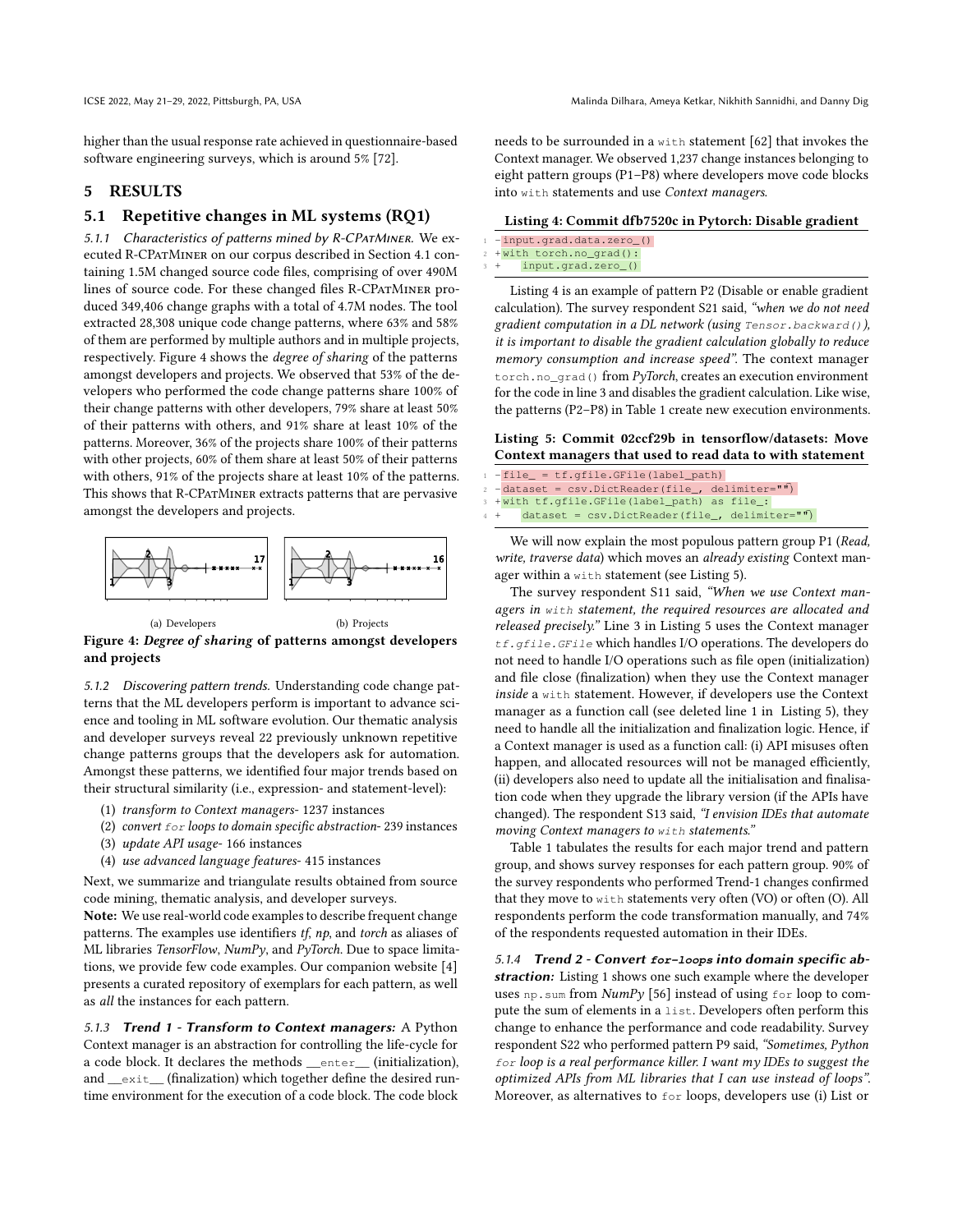<span id="page-6-0"></span>Table 1: Triangulating source code mining results with survey responses: 4 major trends, the pattern groups for each trend, and whether that pattern is specific to ML code (column ML). Column I shows the number of instances for each pattern. Column R shows number of survey respondents. Next columns indicate their responses to survey Q2 (How often these changes happen in ML code?) and Q3 (How often have you manually performed this change?), with frequency: Very Often (VO), Often (O), Rare (R), and Never (N). Q4 (Would you like to have this change automated by a tool?) response: Yes, No, Already Automated (AA).

| Static Analysis |                 |                                                       |              |     | Survey Responses |                          |                       |     |        |                |          |         |                          |      |                          |    |
|-----------------|-----------------|-------------------------------------------------------|--------------|-----|------------------|--------------------------|-----------------------|-----|--------|----------------|----------|---------|--------------------------|------|--------------------------|----|
|                 |                 |                                                       |              |     |                  | $Q_2$<br>$\mathcal{Q}_3$ |                       |     |        |                |          | $Q_4$   |                          |      |                          |    |
| Trend           | P               | Pattern                                               | ML           |     | R                | V <sub>0</sub>           | $\Omega$              | R   | N      | V <sub>0</sub> | $\Omega$ | $\bf R$ | N                        | Yes  | No                       | AA |
|                 | P <sub>1</sub>  | Read, write, traverse data                            | $\times$     | 467 | 6.               | 67%                      | 17%                   |     | 17%    | 83%            |          | 17%     | ٠                        | 100% |                          |    |
| Move to         | P <sub>2</sub>  | Disable or enable gradient calculation                | $\checkmark$ | 92  | 5                | 100%                     | $\sim$                |     |        | 80%            |          | 20%     | ٠                        | 100% |                          |    |
| with            | P <sub>3</sub>  | Swap ML training devices                              | $\checkmark$ | 21  | 3                | 100%                     | ٠                     |     | $\sim$ | 67%            | 33%      | ٠       | $\overline{\phantom{a}}$ | 67%  | 33%                      |    |
| statement       | P <sub>4</sub>  | Change name and variable scopes in DL networks        | $\checkmark$ | 106 | 7                | 57%                      | 43%                   |     | $\sim$ | 57%            | 29%      | 14%     | $\sim$                   | 57%  | 43%                      |    |
| and use         | P <sub>5</sub>  | Execute dependencies of a Tensorflow graphs           | $\checkmark$ | 57  | 3                | 100%                     | $\ddot{\phantom{1}}$  |     |        | 100%           |          |         | ٠                        | 33%  | 67%                      |    |
| Context         | P <sub>6</sub>  | Temporarily change configurations of libraries        | $\times$     | 59  | $\overline{2}$   |                          | 50%                   | 50% | $\sim$ | 100%           |          |         | ٠                        | 50%  | 50%                      |    |
| managers        | P7              | Transform to context managers in pytest               | $\times$     | 335 | 6                | 33%                      | 50%                   | 17% |        | 67%            | 33%      | ٠       | $\overline{\phantom{a}}$ | 67%  | 33%                      |    |
|                 | P <sub>8</sub>  | Use context managers to open temporary directories    | $\times$     | 100 | 6                | 33%                      | 50%                   |     | 17%    | 67%            |          | 33%     | $\tilde{\phantom{a}}$    | 83%  | 17%                      |    |
| Dissolve        | P <sub>9</sub>  | Transform to optimized operations in NumPy            | $\checkmark$ | 179 | 10               | 100%                     | ٠                     |     | ٠      | 90%            | ۰        | 10%     | $\overline{\phantom{a}}$ | 100% |                          | ۰  |
| for loops,      | P <sub>10</sub> | Transform to functions in list or dict                | $\times$     | 24  | 3                | 67%                      | 33%                   |     |        | 33%            |          | 67%     | ٠                        | 33%  | 67%                      |    |
| into domain     | P <sub>11</sub> | Transforming to Python built in functions             | $\times$     | 15  | $\overline{2}$   |                          | 100%                  |     | ۰      | ۰              |          | 100%    |                          | 100% |                          |    |
| specific        | P <sub>12</sub> | Transform functions in String                         | $\times$     | 14  | $\overline{2}$   | ۰                        | 50%                   | 50% | $\sim$ | 100%           |          |         | ٠                        | 100% |                          |    |
| abstractions    | P <sub>13</sub> | Transform to set operations                           | $\times$     | 7   | $\overline{2}$   | 100%                     | ٠                     |     | $\sim$ | 50%            |          | 50%     | ٠                        | 100% |                          | ۰  |
|                 | P <sub>14</sub> | Migrating to APIs ML libraries                        | $\checkmark$ | 26  | 5                | 100%                     | ÷,                    |     | ٠      | 100%           |          |         | $\overline{\phantom{a}}$ | 100% |                          |    |
| Update          | P <sub>15</sub> | Transform Matrix                                      | $\checkmark$ | 82  | 6                | 83%                      | 17%                   |     |        | 100%           |          |         | ٠                        | 33%  | 50%                      |    |
| API             | P <sub>16</sub> | Swap data visualization                               | $\checkmark$ | 28  | $\overline{2}$   | 50%                      | 50%                   |     |        | 50%            |          | 50%     | ٠                        | 50%  | 50%                      |    |
| usage,          | P <sub>17</sub> | Composite ML APIs                                     | $\vee$       | 30  | 5                | 100%                     | ٠                     |     |        | 100%           |          |         | ٠                        | 100% |                          |    |
| (212)           | P <sub>18</sub> | <b>Update Container</b>                               | $\times$     | 115 | 5.               | 60%                      | $\tilde{\phantom{a}}$ | 40% | $\sim$ | 60%            |          | 40%     | $\blacksquare$           | 80%  | 20%                      |    |
|                 | P <sub>19</sub> | <b>Update Type of Matrices</b>                        | $\vee$       | 31  | 4                | 100%                     |                       |     |        | 50%            |          | 50%     | ٠                        | 50%  | 50%                      |    |
| Use advanced    | P <sub>20</sub> | Simplify conditional statement                        | $\times$     | 24  | 3                |                          | 33%                   | 67% | ٠      | 67%            |          |         | 33%                      | 33%  | $\overline{\phantom{a}}$ | 67 |
| Language        | P <sub>21</sub> | Migrate from Dict, Set, List constructors to literals | $\times$     | 42  | $\overline{4}$   |                          | 25%                   | 75% | ٠      | 25%            |          | ۰       | 75%                      | 25%  | $\sim$                   | 75 |
| Features        | P <sub>22</sub> | Transform to Python List, Dict, or Set Comprehension  | $\times$     | 349 | 6.               |                          | 33%                   | 67% |        | 33%            |          |         | 67%                      | 33%  |                          | 67 |

 $1$  ML specific Patterns: i.e., patterns related to ML techniques. More than 80% developers confirmed they happen in ML very often or often

Dictionary operations (P10), (ii) Built in Python functions (P11), (iii) Python String.join() (P12), and (iv) Set operations union and intersection (P13). Python is an interpreted language, thus compiler level optimisations do not happen in Python. The respondent S24 said, "For other programming languages, I might expect the compiler to optimize this type of loop, so yes, I would be interested in a suggestion by the IDE." As shown in Table [1,](#page-6-0) 95% of the respondents who performed Trend 2 confirmed they do this very often (VO) or often (O) in ML code. All the respondents manually perform the change, and 89% of the respondents requested automation support in IDEs.

5.1.5 Trend 3 - Update API usage: Listing [6](#page-6-1) shows an example API migration where the developer uses a readily-available np.mean instead of computing mean of the list first\_occ. Survey respondent S35 said, "NumPy offers efficient arrays and APIs for computational operations, tools that inspect the code and suggest  $NumPy$ APIs are very much needed."

#### <span id="page-6-1"></span>Listing 6: Commit 8592777b in inspirehep/magpie: Migrate API to NumPy

|  | 1 -return sum(first occ) / len(first occ) |
|--|-------------------------------------------|
|  | <sup>2</sup> + return np.mean(first occ)  |

Matrix transformations (P15) such as transpose, broadcast, squeeze, and unsqueeze are frequent in ML projects. The respondent S31 said, "bugs due to wrong matrix shapes are hard to detect and prevalent in ML systems. I like to have tools that identify these bugs and broadcast the matrices to correct shape". Chen et al. [\[14\]](#page-10-26) observed developers change the bit size of matrices to get good trade-off between training time and accuracy of the predictions. Congruent to this, we also observed developers update the type of matrices, e.g., migrating int32 to int64 matrices (P19). Other patterns include swapping data visualization with Matplotlib[\[44\]](#page-11-31)(P16) between drawing all the plots in one figure vs using an individual figure for each plot. Another pattern is using composite ML APIs (P17). Developers often traverse datasets multiple times (which is inefficient). A more efficient solution is to apply a composite operation. In Listing [7,](#page-6-2) developers compute dot product on three matrices instead of applying a np.multi\_dot.

#### <span id="page-6-2"></span>Listing 7: Commit 180646fa in scikit-learn: Composite APIs

 $-\text{denominator} = \text{np.dot(np.dot}(W.T, W), H)$ +denominator = np.linalg.multi\_dot([W.T, W, H])

ML libraries offer several optimized containers (e.g., NumPy arrays, Tensors) for data processing. Updating containers, e.g., from Python's List to NumPy. Array, is another frequent change in ML systems (P18). Ketkar et al. [\[38\]](#page-11-10) discovered that in Java code, these type migrations are more common than rename refactorings. Moreover, Table [1](#page-6-0) shows that 85% of respondents who performed Trend 3, perform it very often (VO). All the respondents manually perform these changes, and 70% of respondents sought automation in IDEs.

5.1.6 Trend 4 - Use advanced language features: Python offers powerful features: (i) functions[\[59\]](#page-11-32) such as bool and isinstance that can be used to simplify a conditional statement (P20), (ii) literals such as  $[$ ],  $\{$ },  $\}$  to efficiently create containers instead of using constructors such as list(), dict(), tuple() (P21). (iii) Python comprehension [\[60\]](#page-11-33) to make code concise and inline for loops (P22). Researchers [\[9,](#page-10-18) [41\]](#page-11-34) observed ML code extensively operate on data, which results in expression that are longer and more complex than in traditional systems. Good software engineering principles [\[24,](#page-10-27) [43\]](#page-11-35) require that developers change the code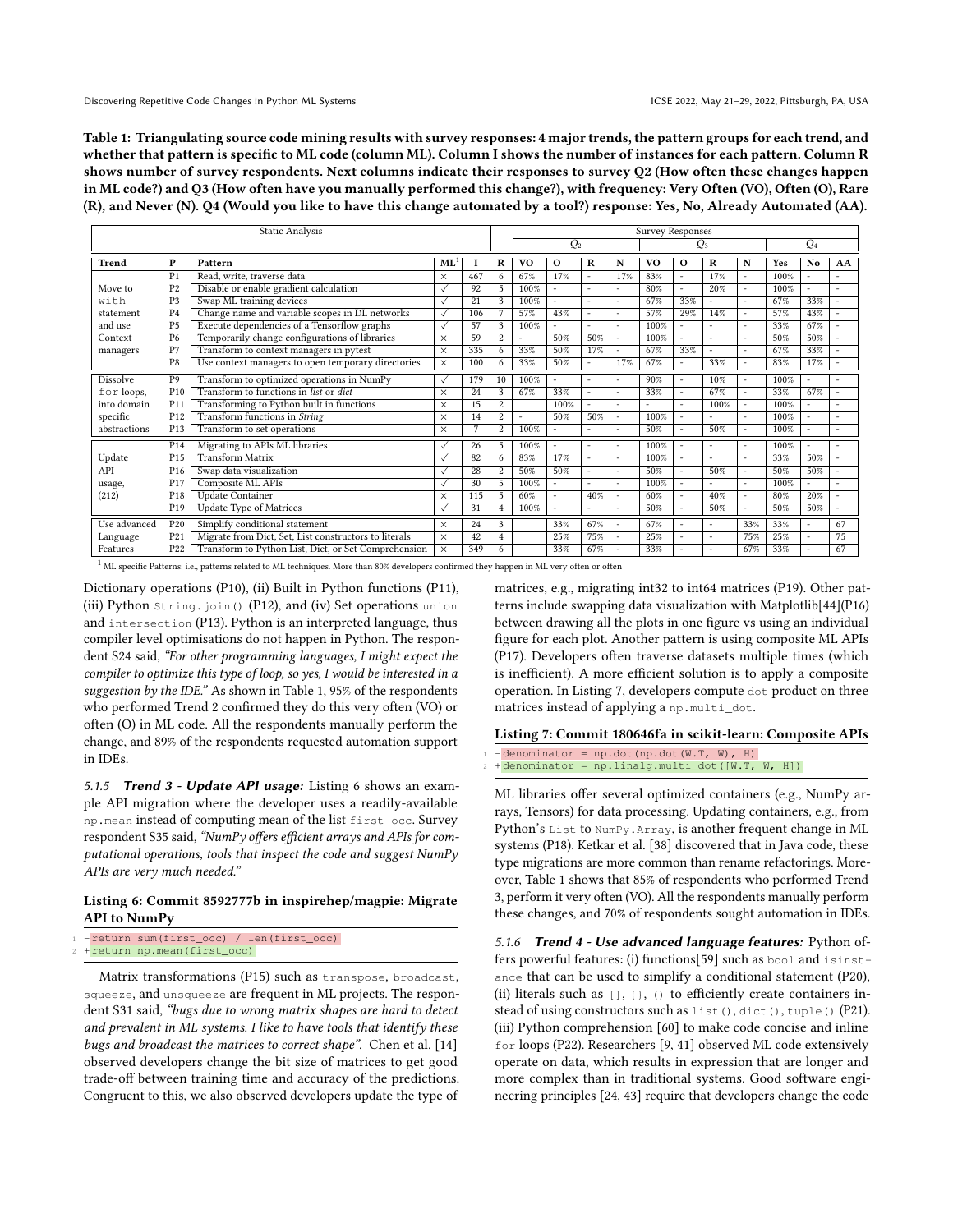to make it concise and readable. However, 69% of the survey respondents who performed Trend 4 changes confirmed they rarely perform this in their project. 62% of the developers use IDEs to perform this change.

# 5.2 Improvements caused by Refactoring Awareness (RQ2)

5.2.1 Impact of refactoring awareness. To answer this question, we executed the PyCPatMiner and R-CPatMiner on the study corpus and compared the results. We compared, number of change graphs, number of patterns, and distribution of code instances per pattern reported by both tools.

As shown in Table [3,](#page-7-0) R-CPatMiner processed 16% more changed methods, 0.1B more AST nodes than PyCPatMiner. PyCPatMiner builds one change graph for each mapped code block pair (i.e., before and after the changed method body). Therefore, R-CPATMINER produces 16% more change graphs, thus confirming the valus of de-obfuscating change graphs that were previously obfuscated by refactoring. Then the R-CPATMINER mines all the generated change graphs and extracts repeated isomorphic sub-graphs as patterns. CPATMiner uses minimum frequencies of repeated subgraphs  $\sigma$  to be three adheres to the Rule of Three [\[67\]](#page-11-36), a standard recurrence measure in pattern analysis. Therefore, all the patterns contain at least three code instances. We compared the number of patterns generated by the R-CPatMiner and PyCPatMiner and observed that R-CPATMINER captures 15% more patterns than PYCPATMINER.

We also compared the distributions of the number of code instances per pattern in both PyCPatMiner and R-CPatMiner. To assess if there is a statistically significant difference in distributions of the number of code instances per pattern reported by PyCPat-Miner and R-CPatMiner, we applied the Wilcoxon Signed-Rank test on the paired samples of number of code instances of each pattern. The test rejected the null hypothesis that the density of code instances of the pattern produced by PYCPATMINER is more than it is in R-CPATMINER at the significance level of 5% (p-value =  $1.12 \times 10^{-10}$ ). We used the Hodges-Lehman estimator to quantify the difference between the two distributions, as it is appropriate to be used with the Wilcoxon Singed-Rank test. The value turned out to be 1, which is equal to the estimated median of the difference between the number of code instances per pattern from PyCPat-Miner and R-CPatMiner. Therefore, R-CPatMiner extracts more code change instances per pattern than the PYCPATMINER.

5.2.2 Evaluating the precision of PyRMiner. It is important for PyRMiner to have a high precision as we use it to first match the refactored code blocks that we then pass to R-CPatMiner to build change graphs. We first identified 18 refactoring kinds that obfuscate fine-grained changes, i.e, the refactorings that change method signatures or shift the method bodies. First, we executed the PyRMiner on our study corpus and chose a statistically significant random sample of refactoring instances for each refactoring kind. Hence, using a t-test, we conclude with 95% confidence that the precision of the refactoring detection is only  $\pm$  5% for each refactoring kind, as shown in Table [2.](#page-7-1)

Two of the authors that have more than three years of software development experience and extensive expertise in software evolution manually validated the refactorings reported by PyRMiner.

<span id="page-7-1"></span>Table 2: Precision of PyRMiner per refactoring kind

| <b>Refactoring Kind</b>   | Precision (#TP) | <b>Refactoring Kind</b> | Precision (#TP) |
|---------------------------|-----------------|-------------------------|-----------------|
| Rename Method             | 96.32% (183)    | Move And Rename class   | 96.67% (116)    |
| Move Method               | 96.3% (156)     | Move class              | 100% (160)      |
| Pull Up Method            | 86.46% (83)     | <b>Extract Class</b>    | 98.82% (84)     |
| Push Down Method          | 89.36% (84)     | <b>Extract Subclass</b> | $100\%$ (45)    |
| <b>Extract Superclass</b> | 95.24% (40)     | Parameterize Variable   | 87.23% (82)     |
| Split Parameter           | 91.66% (22)     | Move & Rename Method    | 88.08% (133)    |
| Rename Class              | 99.2% (124)     | Remove Parameter        | 97.56% (160)    |
| Reorder Parameter         | 98.11% (104)    | Rename Parameter        | 93.59% (146)    |
| Add Parameter             | 100% (192)      | Merge Parameter         | 91.07% (51)     |

Most cases were straightforward and thus were validated individually, but both authors inspected some challenging cases to reach an agreement. In total, we validated 2,062 unique refactoring instances, out of which 1,965 were true positives and 97 were false positives. This achieves an average precision of 95%, which is close to the precision of the original Java-RMiner (99.6%). This also shows the effectiveness of JavaFyPy to adapt Java AST-analysis tools to Python. We release all the validated refactoring instances on our companion website [\[4\]](#page-10-22). To the best of our knowledge, this is the largest to date Python data-set of validated refactoring instances.

Recall indicates the proportion of actual refactorings identified by PyRMiner. Java researchers use previously formed unbiased oracles or use multiple tools that produce the same results to build an oracle and compute recall of tools [\[38,](#page-11-10) [76\]](#page-11-14). To date, there is no such unbiased refactoring oracle for Python or tools that can detect the Python refactoring kinds given in Table [2.](#page-7-1) Considering the complexity of building an oracle and our main focus (to retrieve correct code-block mappings to make PyCPatMiner refactoringaware), we leave computing recall as future work. However, we observed R-CPATMINER detects 16% more change-graphs (i.e., mapped code blocks) and 15% more patterns than the PyCPatMiner, which strongly indicates that the PyRMiner has a satisfactory recall.

# 5.3 Runtime performance of R-CPATMINER, PyCPatMiner, and PyRMiner (RQ3)

To measure the execution time of the tools, we executed the Python adapted RMiner, CPatMiner, and R-CPatMiner on a large corpus and compared the execution time with the Java version of the tools. We executed each tool separately on the same machine with the following specifications: Intel Core i9 CPU @ 2.90GHz, 32 GB DDR4 memory, 1 TB SSD, macOS 10.14.6 OS, and Java 13.0.1 ×64.

First, we record the running time of the type inference tool, Py-Type [\[27\]](#page-10-23) (version 2020.10.08). PyType is decoupled from JavaFyPy. Therefore, we computed the execution time of  $PyType$  separately. PyType took on mean 360ms and 61ms on median for type inference of all changed file in a commit. We pushed the inferred type

Table 3: Analysed data set and execution time.

<span id="page-7-0"></span>

|                                        | Java       | $P_{V^-}$<br><b>CPATMiner CPATMiner</b> | R-CPATMiner     |
|----------------------------------------|------------|-----------------------------------------|-----------------|
| Total changed methods                  | 824K       | 1 M                                     | 1.16M           |
| Total AST nodes of changed methods 92M |            | 4.5B                                    | 4.6B            |
| Total changed graph nodes              | 8М         | 4M                                      | 4.7M            |
| Total patterns                         | 17K        | 24K                                     | 28K             |
| <b>Execution time</b>                  | $<$ 8hours | $<$ 12 $h$ ours                         | $<$ 19 $h$ ours |

 $1$  The data of the Java-CPATMiner is obtained from its original paper [\[53\]](#page-11-12)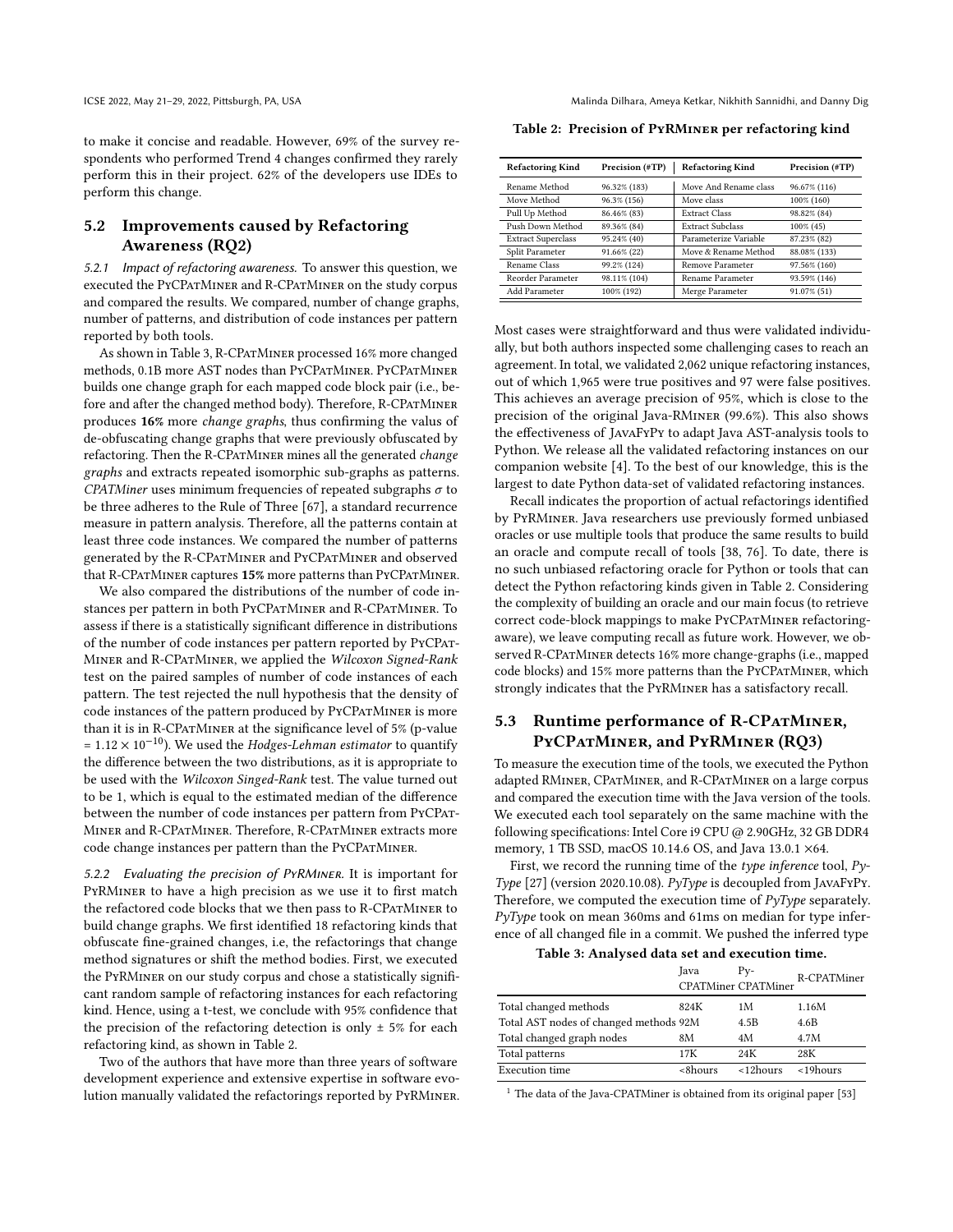information of all the changed files in all the studied projects' commits to a repository [\[63\]](#page-11-37) in Github. Similar to Typeshed [\[77\]](#page-11-38), a type repository of Python library APIs that the library clients use for type annotations, researchers can fast-track their analysis by simply reusing this inferred type information .

To record running time of PyRMiner, we followed the steps used by Tsantalis et al. [\[76\]](#page-11-14) for computing the running time of their Java-RMiner. We recorded the time required for parsing the source code of the commit(and its parent), and the time required for detect refactorings. Our analysis shows that PyRMiner takes 55ms on median and 296.32ms on mean to process a Python commit. Tsantalis et al. [\[76\]](#page-11-14) found that the Java version of RMiner takes 44ms on median and 253ms on mean to process one Java commit. Therefore, PyRMiner takes reasonable time overhead for the additional processing (i.e., AST transformation), and will not impact the primary goal of RMiner, i.e., create larger refactoring datasets to strengthen the validity of empirical studies or enable novel applications of refactoring mining [\[76\]](#page-11-14).

Table [3](#page-7-0) shows the size of processed data and the execution time of the tools, Java-CPatMiner, PyCPatMiner, and R-CPatMiner. The running time of the PYCPATMINER and R-CPATMINER is less than 12 hours and 19 hours respectively, whereas Java-CPATMINER takes less than 8 hours to mine patterns. However, the Java and Python corpus is diverse (see Table [3\)](#page-7-0). Hence, it is hard to make a fair comparison. Nguyen et al. [\[53\]](#page-11-12) state that the primary goal of the CPatMiner is to mine the corpus weekly to build a database of patterns. We believe that R-CPATMINER and PYCPATMINER have reasonable execution times for achieving the same goal.

### 6 IMPLICATIONS

We present actionable, empirically-justified implications for four audiences: (i) researchers, (ii) tool builders and IDE designers, (iii) ML library vendors, and (iv) developers and educators.

#### 6.1 Researchers

R1. Exploit applications of change repetitiveness to Python ML software (RQ1, RQ3). In the past, researchers exploited the repetitiveness of changes in Java systems through: code completion [\[12,](#page-10-3) [31,](#page-10-4) [39,](#page-11-3) [51,](#page-11-4) [52\]](#page-11-5), automated program repair [\[5,](#page-10-5) [8,](#page-10-6) [46\]](#page-11-6), API recommendation [\[29,](#page-10-7) [51\]](#page-11-4), type migration [\[37\]](#page-11-7), library migration [\[2,](#page-10-8) [17,](#page-10-9) [22,](#page-10-10) [36,](#page-11-8) [75\]](#page-11-9), and automated refactoring [\[18,](#page-10-11) [26\]](#page-10-12). Using our rich and diverse dataset of 28K change patterns instances and our JavaFyPy, researchers can bring the same benefits to Python ML systems. R2. Foundations to study Python ML Software Evolution (RQ1, RQ2, RQ3). Despite the widespread use of Python ML systems, its evolution and maintenance tasks are the least automated and the least studied due to the unavailability of tool support to study ML systems [\[20\]](#page-10-15). Previously, researchers have built infrastructure to study many aspects of software evolution. For example, RMINER [\[76\]](#page-11-14) and RefDiff [\[70\]](#page-11-13) mine refactorings, TypeFactMiner [\[38\]](#page-11-10) mines type changes, MigrationMiner [\[2\]](#page-10-8) and APIMigrator [\[23\]](#page-10-13) mine API migrations, CPATMiner [\[53\]](#page-11-12) and CodingTracker [\[50\]](#page-11-11) mine fine-grained repetitive code changes in Java. This rich infrastructure allows researchers to study Java software systems, and there are hundreds of published papers that are built upon this infrastructure.

Unfortunately, they miss the whole ecosystem of Python ML codebases. Researchers can use our data and toolset to study whether previously-held beliefs from traditional software are still valid for ML systems or whether we need to design new tools and workflows (e.g, CI tools, version-control systems, code smells, technical debt, etc.) that are specific to ML.

R3. Enhance existing research and tools for ML systems (RQ1, RQ3): Our infrastructure can be used to enhance the existing research on ML systems. For example, Tang et al. [\[74\]](#page-11-20) introduce a taxonomy of refactoring kinds performed in Java ML systems, Humbatova et al. [\[32\]](#page-10-16), Islam et al. [\[34,](#page-11-15) [35\]](#page-11-18) introduce a taxonomy of bugs in ML systems based on manual analysis of StackOverFlow posts. These studies perform extensive manual analysis to build various taxonomies using a smaller dataset of changes. With our significantly larger dataset (of 28K change patterns), they can significantly extend or further validate their taxonomies. Moreover, researchers showed the potential of leveraging ML techniques for code completion [\[15,](#page-10-28) [29\]](#page-10-7). However, they train the ML models either on a noisy or small dataset which could reduce the accuracy of the recommendations. Researchers can use our tools/dataset to train their models on a large, curated dataset and improve their accuracy. R4. Build novel applications for ML developers (RQ1). Researchers can also use our tools/dataset to build novel applications. Braiek and Khomh [\[9\]](#page-10-18) observed ML libraries are core components of ML systems and are frequently evolving, which causes developer frustration [\[20,](#page-10-15) [83\]](#page-12-1). A tutoring system can suggest to developers which constructs to use in order to modernize their ML code. For example, a tutoring system could recommend changing the code to use ML library APIs instead of for loops, or removing redundant matrix operations (or other changes from RQ1:Table [1\)](#page-6-0). Moreover, a tutor system can recommend novice programmers how to use advanced language features (see Trend 4 in RQ1:Table [1\)](#page-6-0).

R5. Revisit existing studies and tools for making them refactoring-aware (RQ2). There exist a plethora of research tools for mining software repositories, and hundreds of researchers used these tools to conduct empirical studies. Given that refactorings obfuscate program elements during software evolution, we showed that making a state of the art tool such as CPATMINER refactoring aware increases its overall effectiveness by as much as 15%. We call the research community to adapt similar methods and to revisit previous results obtained with tools that were not refactoring-aware.

# 6.2 Tool Builders and IDE Designers

T1. New inspirations for tool development (RQ1). To help tool builders invest resources where automation is most needed, in Table [1](#page-6-0) we present 22 patterns along with the ML developers request for automation. Moving to with statements and using Context managers is the most prevalent change pattern among the analysed patterns (See RQ1, P1-P8). In the survey, 74% of respondents suggest tools that inspect deep learning codebases and recommend using with statements to (i) turn on or off gradient calculations (P2), (ii) specify hardware type (P3), (iii) change variable scopes (P4), and (iv) execute dependencies (P5). Respondents further suggested tools to (i) move Context manager invocations to with statements, and (ii) detect misuses of Context managers.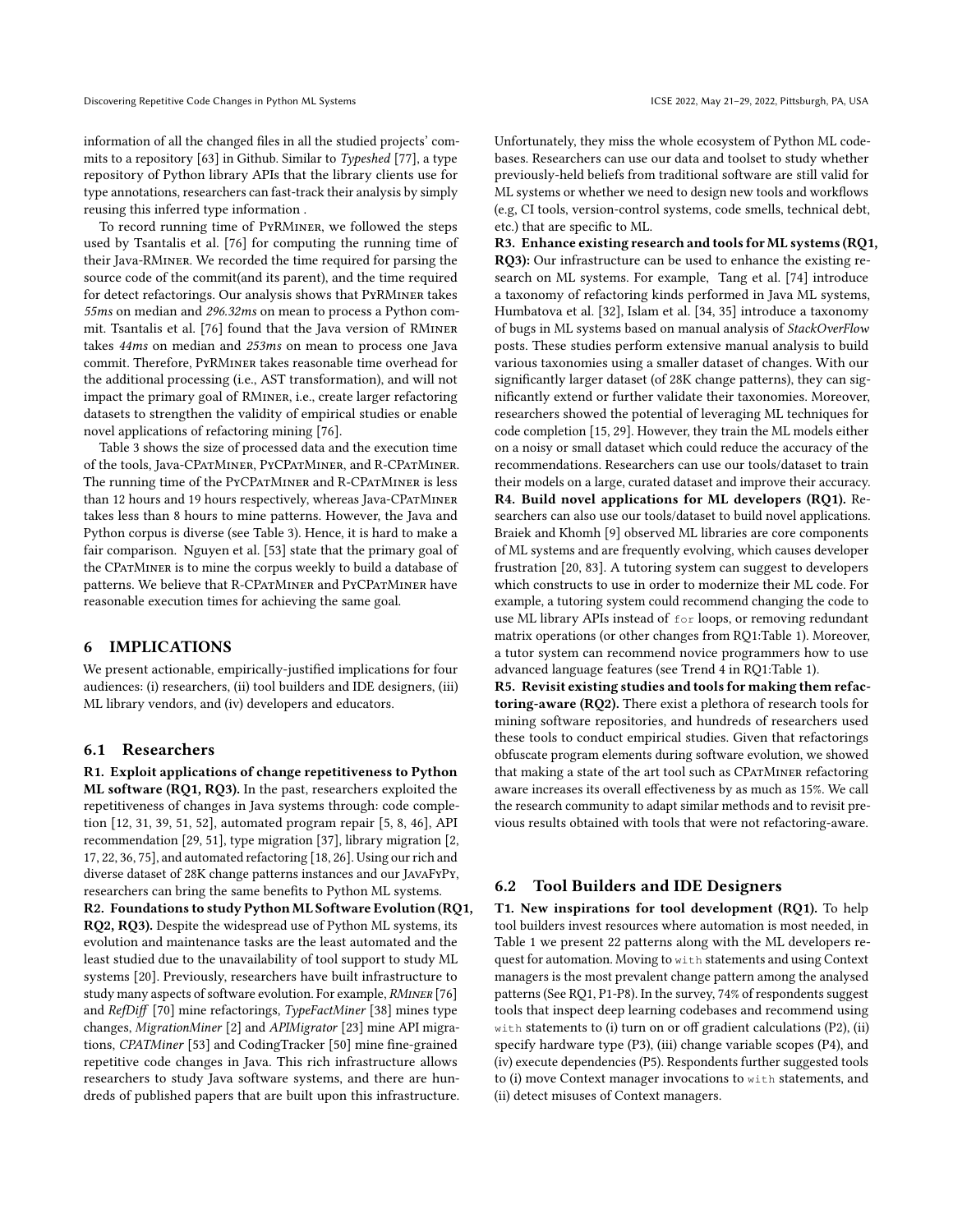# 6.3 ML Library vendors

L1. Understand ML Library Usage (RQ1). ML library vendors continuously improve libraries and introduce new ML libraries at an unprecedented rate [\[10,](#page-10-14) [20\]](#page-10-15). Library developers deprecate APIs, introduce more efficient alternative APIs (e.g., Table [1](#page-6-0) : P18), and split ML libraries [\[20\]](#page-10-15). Our findings, the accompanying dataset [\[4\]](#page-10-22), and the tools we developed can help ML library vendors to understand what APIs are most commonly used, misused, and underused, and how the developers adapt to new APIs. Thus, they can make informed, empirically-justified decisions to improve features [\[21,](#page-10-29) [45\]](#page-11-39).

### 6.4 Software Developers and Educators

S1. Rich educational resource (RQ1) Developers learn and educators teach new programming constructs through examples. Robillard et al. [\[65\]](#page-11-40) studied the challenges of learning APIs and concluded that one of the important factors is the lack of usage examples. Using our dataset of 28K code change patterns that we mined in our corpus, developers and educators can learn from real-world code transformations (e.g., transforming to multi\_dot). We provide 22 empirically justified code change patterns that improve ML code from many aspects, including speed, code quality, and readability. ML developers can absorb these changes to their code and improve the code. We released this through an educational resource [\[4\]](#page-10-22).

# 7 THREATS TO VALIDITY

Internal Validity: Can we trust the results produced by tools? The findings of our study depend on the accuracy of our tools to mine code change patterns in a refactoring aware manner. We rely on type inference for augmenting the AST with rich type information. Since Type inference deduces the types of elements by statically analysing the program, it may not accurately detect them (compared to the run time). This can effect the quality of mappings reported by R-CPatMiner and the statements matched by RMiner. To mitigate this threat, we use  $PvType$  [\[27\]](#page-10-23), a mature tool developed by Google. Thousands of projects at Google and other places rely upon  $PvType$  to keep their codes well-typed [\[27\]](#page-10-23). Moreover, we validate JavaFyPy's effectiveness at transforming a variety of syntactic variations upon 12M AST nodes from 14 popular projects. Our manual validations shows that PyRMiner reports refactorings with high precision (95%). We also manually validated 2,500 most popular patterns produced by R-CPatMiner.

To avoid the experimental bias, we followed the best practices [\[13,](#page-10-25) [79\]](#page-11-21) for applying thematic analysis by achieving 80% inter coder agreement when labelling the patterns.

External Validity: Do our results generalize? We studied 1000 projects from a wide range of application domains, making the study results generalizable to other open-source projects in similar domains. However, a study of proprietary code bases might reveal other trends. Nevertheless, we make our tools available so that others can use them to mine patterns in proprietary codebases. Moreover, R-CPatMiner reports numerous patterns, we manually analyzed a subset of them; a complete investigation is not practical. To mitigate this, we ranked the code change patterns in five dimensions and manually validated the top ones.

Verifiability: Can others replicate our results? To ensure replicability, we make the tools and the data publicly available [\[4\]](#page-10-22).

# 8 RELATED WORK

8.0.1 Studies on ML software systems. Researchers have studied repetitive tasks of ML systems from many aspects. Humbatova et al. [\[32\]](#page-10-16) and Islam et al. [\[34,](#page-11-15) [35\]](#page-11-18) introduce a taxonomy of MLrelated bugs and bug fix patterns, Shen et al. [\[69\]](#page-11-41) study bugs in Deep Learning (DL) compilers, and Yan et al. [\[81\]](#page-11-42) study numerical bugs in DL systems. Zhang et al. [\[82\]](#page-11-17) observe DL program failures at Microsoft and highlight the need for DL-specific tools to fix DL bugs. Lwakatare et al. [\[42\]](#page-11-43), Zhang et al. [\[83\]](#page-12-1) classify common challenges that ML developers face when maintaining and evolving ML systems. Wan et al. [\[78\]](#page-11-44) found anti-patterns and misused APIs in ML libraries. Amershi et al. [\[3\]](#page-10-30) perform a field study at Microsoft and propose best practices to address common challenges specific to engineering ML systems. In contrast, our focus is on understanding fine-grained repeated code changes that the ML developers perform and their motivations.

The closest related work is by Tang et al. [\[74\]](#page-11-20). The authors study 327 git patches from 26 Java ML systems and present a taxonomy of refactoring kinds that occurred in ML systems. In contrast, we quantitatively and qualitatively studied fine-grained code change patterns in a significantly larger corpus: 1000 Python-based ML systems comprising 4,166,520 git patches. Our findings include both refactorings (e.g., P1, P9) and other semantics-modifying code changes (e.g., P2, P6). Moreover, we cross-validated our findings by surveying 97 ML developers. We make our tools available to further enhance the science and tooling for evolving Python ML systems.

8.0.2 Studies on repetitive code changes. Researchers have conducted many studies on repetitive code changes. Nguyen et al. [\[53,](#page-11-12) [54\]](#page-11-23) use a graph-based algorithm to mine fine-grained code changes at commit level. They conduct a large-scale study on the repetitiveness of code changes in Java software evolution and show that repetitiveness is common in small granularity (number of lines), and it drops exponentially as the granularity increases. Researchers have also studied repetitiveness from the vantage point of higher-level maintenance and evolution tasks, (i) Dig et al. [\[19\]](#page-10-31), Cossette [\[16\]](#page-10-32) study incompatibilities between API versions, (ii) Teyton et al. [\[75\]](#page-11-9) mine the library migrations trends and observe how frequently, when, and why they are performed, and (iii) Ketkar et al. [\[37\]](#page-11-7) conduct a large-scale study on type changes in Java systems and reveal that type changes are more frequent than renaming. All of these studies focus on repetitiveness in traditional systems and do not reveal the kinds of repetitive changes the developers perform in ML software. In contrast, we study the practices of fine-grained code changes in ML systems and found four trends of fine-grained changes. 71% of the surveyed developers requested automation support for the identified trends in their IDEs.

Researchers proposed several techniques that infer specific kinds of code change patterns. For example, REVISAR [\[66\]](#page-11-45), GETAFIX [\[5\]](#page-10-5), and DEEPDELTA [\[46\]](#page-11-6) infer repeated bug fixes and compilation errors from commit histories. LIBSYNC [\[55\]](#page-11-46), MEDITOR [\[80\]](#page-11-47), and A3 [\[40\]](#page-11-48) infer the adaptations required to perform library migration. In contrast, we discover previously unknown patterns in ML systems that involve adapting ML libraries (E.g. P9- for loop to NumPy)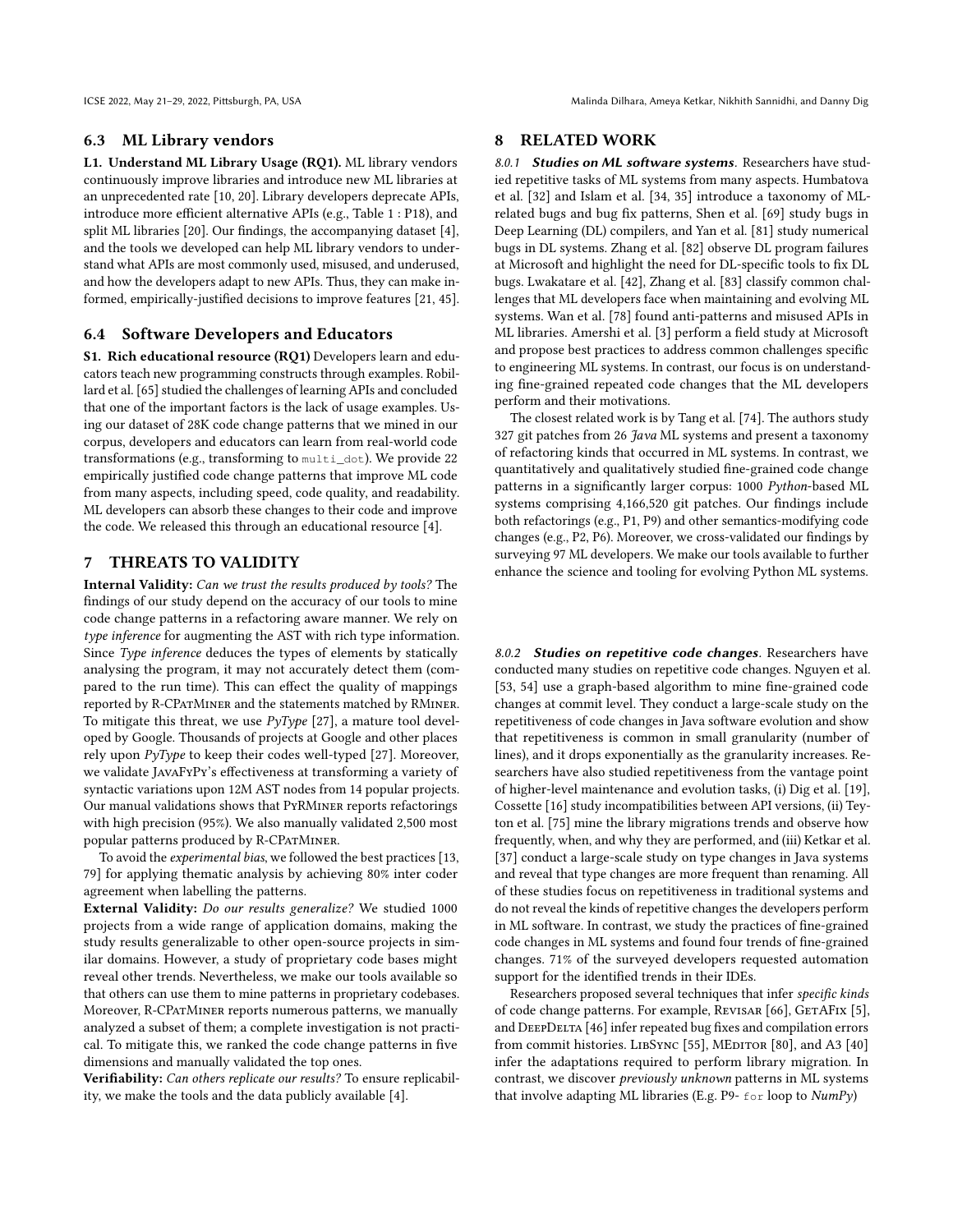Discovering Repetitive Code Changes in Python ML Systems ICSE 2022, May 21-29, 2022, Pittsburgh, PA, USA

#### 9 CONCLUSIONS

This paper presents the first and the largest study of fine-grained code change patterns in Python-based ML software systems. To provide unique insights, we use complementary empirical methods: (i) mining 1000 software repositories containing over 58 million LOC, (ii) using thematic analysis to identify the groups and trends, and (iii) surveying 97 ML developers. To conduct this study and advance the science and tooling in Python ML software evolution, we designed a novel technique, JavaFyPy, to reuse, adapt and improve upon the Java state-of-the-art AST mining tools. We introduce a novel tool R-CPatMiner that performs refactoring-aware change pattern mining in the version history of Python projects. We present 22 code change pattern groups in four trends, where 10 of them are specific to ML. In the developer survey, 71% of the respondents requested these patterns automated in their IDEs. The results and the tools presented in this study have actionable implications for researchers, tool builders, library designers, ML developers, and educators. We hope that this paper and our readily available dataset and tools [\[4\]](#page-10-22) catalyzes the community to advance the science and tooling for the evolution of Python-based ML systems.

# 10 ACKNOWLEDGEMENTS

We would like to thank Ellick Chan, Julia Romero, CUPLV group at CU Boulder, and the anonymous reviewers for their insightful and constructive feedback for improving the paper. This research was partially funded through the NSF grant CCF-1553741, CNS-1941898, and by the PPI Center at CU Boulder.

#### REFERENCES

- <span id="page-10-2"></span>[1] Miltiadis Allamanis and Charles Sutton. 2014. Mining Idioms from Source Code. In FSE 2014 (Hong Kong, China). Association for Computing Machinery, New York, NY, USA, 472–483.<https://doi.org/10.1145/2635868.2635901>
- <span id="page-10-8"></span>[2] Hussein Alrubaye, Mohamed Wiem Mkaouer, and Ali Ouni. 2019. Migration-Miner: An Automated Detection Tool of Third-Party Java Library Migration at the Method Level. In ICSME 2019. 414–417.<https://doi.org/10.1109/ICSME.2019.00072>
- <span id="page-10-30"></span>[3] Saleema Amershi, Andrew Begel, Christian Bird, Robert DeLine, Harald Gall, Ece Kamar, Nachiappan Nagappan, Besmira Nushi, and Thomas Zimmermann. 2019. Software Engineering for Machine Learning: A Case Study. In ICSE (Montreal, Quebec, Canada) (ICSE-SEIP '19). IEEE Press, Piscataway, NJ, USA, 291–300. <https://doi.org/10.1109/ICSE-SEIP.2019.00042>
- <span id="page-10-22"></span>[4] Anonymous Authors. 2021. Discovering Repetitive Code Changes in Python-based ML Systems.<https://mlcodepatterns.github.io> Accessed: 2021-05-05.
- <span id="page-10-5"></span>[5] Johannes Bader, Andrew Scott, Michael Pradel, and Satish Chandra. 2019. Getafix: Learning to Fix Bugs Automatically. Proc. ACM Program. Lang. 3, OOPSLA, Article 159 (Oct. 2019), 27 pages.<https://doi.org/10.1145/3360585>
- <span id="page-10-0"></span>[6] Earl T. Barr, Yuriy Brun, Premkumar Devanbu, Mark Harman, and Federica Sarro. 2014. The Plastic Surgery Hypothesis. In FSE 2014 (Hong Kong, China) (FSE 2014). Association for Computing Machinery, New York, NY, USA, 306–317. <https://doi.org/10.1145/2635868.2635898>
- <span id="page-10-17"></span>[7] Amine Barrak, Ellis E. Eghan, and Bram Adams. 2021. On the Co-evolution of ML Pipelines and Source Code - Empirical Study of DVC Projects. In SANER 2021. 422–433.<https://doi.org/10.1109/SANER50967.2021.00046>
- <span id="page-10-6"></span>[8] Rohan Bavishi, Hiroaki Yoshida, and Mukul R. Prasad. 2019. Phoenix: Automated Data-Driven Synthesis of Repairs for Static Analysis Violations. In ESEC/FSE 2019 (Tallinn, Estonia) (ESEC/FSE 2019). Association for Computing Machinery, New York, NY, USA, 613–624.<https://doi.org/10.1145/3338906.3338952>
- <span id="page-10-18"></span>[9] Houssem Ben Braiek and Foutse Khomh. 2020. On testing machine learning programs. Journal of Systems and Software 164 (2020), 110542. [https://doi.org/](https://doi.org/10.1016/j.jss.2020.110542) [10.1016/j.jss.2020.110542](https://doi.org/10.1016/j.jss.2020.110542)
- <span id="page-10-14"></span>[10] Houssem Ben Braiek, Foutse Khomh, and Bram Adams. 2018. The Open-Closed Principle of Modern Machine Learning Frameworks. In MSR '18 (Gothenburg, Sweden) (MSR '18). Association for Computing Machinery, New York, NY, USA, 353–363.<https://doi.org/10.1145/3196398.3196445>
- <span id="page-10-21"></span>[11] Virginia Braun and Victoria Clarke. 2006. Using thematic analysis in psychology. Qualitative research in psychology. Qualitative Research in Psychology 3, 2 (2006),  $77 - 101.$
- <span id="page-10-3"></span>[12] Marcel Bruch, Martin Monperrus, and Mira Mezini. 2009. Learning from Examples to Improve Code Completion Systems. In ESEC/FSE '09 (Amsterdam, The Netherlands) (ESEC/FSE '09). Association for Computing Machinery, New York, NY, USA, 213–222.<https://doi.org/10.1145/1595696.1595728>
- <span id="page-10-25"></span>[13] John L Campbell, Charles Quincy, Jordan Osserman, and Ove K Pedersen. 2013. Coding in-depth semistructured interviews: Problems of unitization and intercoder reliability and agreement. Sociological Methods & Research 42, 3 (2013), 294–320.<https://doi.org/10.1177/0049124113500475>
- <span id="page-10-26"></span>[14] Zhenpeng Chen, Yanbin Cao, Yuanqiang Liu, Haoyu Wang, Tao Xie, and Xuanzhe Liu. 2020. A Comprehensive Study on Challenges in Deploying Deep Learning Based Software. In FSE (Virtual Event, USA) (ESEC/FSE 2020). Association for Computing Machinery, New York, NY, USA, 750–762. [https://doi.org/10.1145/](https://doi.org/10.1145/3368089.3409759) [3368089.3409759](https://doi.org/10.1145/3368089.3409759)
- <span id="page-10-28"></span>[15] Zimin Chen, Steve James Kommrusch, Michele Tufano, Louis-Noël Pouchet, Denys Poshyvanyk, and Martin Monperrus. 2019. SEQUENCER: Sequenceto-Sequence Learning for End-to-End Program Repair. TSE 2019 (2019), 1–1. <https://doi.org/10.1109/TSE.2019.2940179>
- <span id="page-10-32"></span>[16] Bradley E. Cossette and Robert J. Walker. 2012. Seeking the Ground Truth: A Retroactive Study on the Evolution and Migration of Software Libraries (FSE '12). Association for Computing Machinery, New York, NY, USA, Article 55, 11 pages. <https://doi.org/10.1145/2393596.2393661>
- <span id="page-10-9"></span>[17] Barthélémy Dagenais and Martin P. Robillard. 2011. Recommending Adaptive Changes for Framework Evolution. ACM Trans. Softw. Eng. Methodol. 20, 4, Article 19 (Sept. 2011), 35 pages.<https://doi.org/10.1145/2000799.2000805>
- <span id="page-10-11"></span>[18] Danny Dig, Can Comertoglu, Darko Marinov, and Ralph Johnson. 2006. Automated Detection of Refactorings in Evolving Components. In ECOOP'06 (Nantes, France) (ECOOP'06). Springer-Verlag, Berlin, Heidelberg, 404–428. [https:](https://doi.org/10.1007/11785477_24) [//doi.org/10.1007/11785477\\_24](https://doi.org/10.1007/11785477_24)
- <span id="page-10-31"></span>[19] Danny Dig and Ralph Johnson. 2006. How Do APIs Evolve? A Story of Refactoring: Research Articles. J. Softw. Maint. Evol. 18, 2 (March 2006), 83-107.
- <span id="page-10-15"></span>[20] Malinda Dilhara, Ameya Ketkar, and Danny Dig. 2021. Understanding Software-2.0: A Study of Machine Learning Library Usage and Evolution. ACM Trans. Softw. Eng. Methodol. 30, 4, Article 55 (July 2021), 42 pages. [https://doi.org/10.](https://doi.org/10.1145/3453478) [1145/3453478](https://doi.org/10.1145/3453478)
- <span id="page-10-29"></span>[21] Robert Dyer, Hridesh Rajan, Hoan Anh Nguyen, and Tien N. Nguyen. 2014. Mining Billions of AST Nodes to Study Actual and Potential Usage of Java Language Features. In *ICSE* (Hyderabad, India) (*ICSE 2014*). Association for Computing Machinery, New York, NY, USA, 779–790.<https://doi.org/10.1145/2568225.2568295>
- <span id="page-10-10"></span>[22] Mattia Fazzini, Qi Xin, and Alessandro Orso. 2019. Automated API-Usage Update for Android Apps. In ISSTA 2019 (Beijing, China) (ISSTA 2019). Association for Computing Machinery, New York, NY, USA, 204–215. [https://doi.org/10.1145/](https://doi.org/10.1145/3293882.3330571) [3293882.3330571](https://doi.org/10.1145/3293882.3330571)
- <span id="page-10-13"></span>[23] Mattia Fazzini, Qi Xin, and Alessandro Orso. 2020. APIMigrator: An API-Usage Migration Tool for Android Apps. In MOBILESoft '20 (Seoul, Republic of Korea) (MOBILESoft '20). Association for Computing Machinery, New York, NY, USA, 77–80.<https://doi.org/10.1145/3387905.3388608>
- <span id="page-10-27"></span>[24] Michael Feathers. 2004. Working Effectively with Legacy Code: WORK EFFECT LEG CODE \_p1. Prentice Hall Professional.
- <span id="page-10-24"></span>[25] Eclipse foundation. 2021. JDT Core Component. Eclipse. [https://www.eclipse.](https://www.eclipse.org/jdt/core/#JDT_CORE) [org/jdt/core/#JDT\\_CORE](https://www.eclipse.org/jdt/core/#JDT_CORE) Accessed: 2021-03-31.
- <span id="page-10-12"></span>[26] Lyle Franklin, Alex Gyori, Jan Lahoda, and Danny Dig. 2013. LAMBDAFICATOR: From Imperative to Functional Programming through Automated Refactoring. In ICSE (San Francisco, CA, USA) (ICSE '13). IEEE Press, 1287–1290. [https:](https://doi.org/10.1109/ICSE.2013.6606699) [//doi.org/10.1109/ICSE.2013.6606699](https://doi.org/10.1109/ICSE.2013.6606699)
- <span id="page-10-23"></span><span id="page-10-19"></span>[27] Google. 2021. PyType.<https://github.com/google/pytype> Accessed: 2021-03-31. [28] Fabrice Harel-Canada, Lingxiao Wang, Muhammad Ali Gulzar, Quanquan Gu, and Miryung Kim. 2020. Is Neuron Coverage a Meaningful Measure for Testing Deep Neural Networks?. In FSE (Virtual Event, USA) (ESEC/FSE 2020). Association for Computing Machinery, New York, NY, USA, 851–862. [https://doi.org/10.](https://doi.org/10.1145/3368089.3409754) [1145/3368089.3409754](https://doi.org/10.1145/3368089.3409754)
- <span id="page-10-7"></span>[29] Xincheng He, Lei Xu, Xiangyu Zhang, Rui Hao, Yang Feng, and Baowen Xu. 2021. PyART: Python API Recommendation in Real-Time. In ICSE 2021. 1634–1645. <https://doi.org/10.1109/ICSE43902.2021.00145>
- <span id="page-10-1"></span>[30] Abram Hindle, Earl T. Barr, Mark Gabel, Zhendong Su, and Premkumar Devanbu. 2016. On the Naturalness of Software. Commun. ACM 59, 5 (April 2016), 122–131. <https://doi.org/10.1145/2902362>
- <span id="page-10-4"></span>[31] Reid Holmes, Robert J. Walker, and Gail C. Murphy. 2006. Approximate Structural Context Matching: An Approach to Recommend Relevant Examples. IEEE Trans. Softw. Eng. 32, 12 (Dec. 2006), 952–970.<https://doi.org/10.1109/TSE.2006.117>
- <span id="page-10-16"></span>[32] Nargiz Humbatova, Gunel Jahangirova, Gabriele Bavota, Vincenzo Riccio, Andrea Stocco, and Paolo Tonella. 2020. Taxonomy of Real Faults in Deep Learning Systems. In ICSE '20 (Seoul, South Korea) (ICSE '20). Association for Computing Machinery, New York, NY, USA, 1110–1121. [https://doi.org/10.1145/3377811.](https://doi.org/10.1145/3377811.3380395) [3380395](https://doi.org/10.1145/3377811.3380395)
- <span id="page-10-20"></span>[33] Nargiz Humbatova, Gunel Jahangirova, and Paolo Tonella. 2021. DeepCrime: Mutation Testing of Deep Learning Systems Based on Real Faults. In ISSTA-2021 (Virtual, Denmark) (ISSTA 2021). Association for Computing Machinery, New York, NY, USA, 67–78.<https://doi.org/10.1145/3460319.3464825>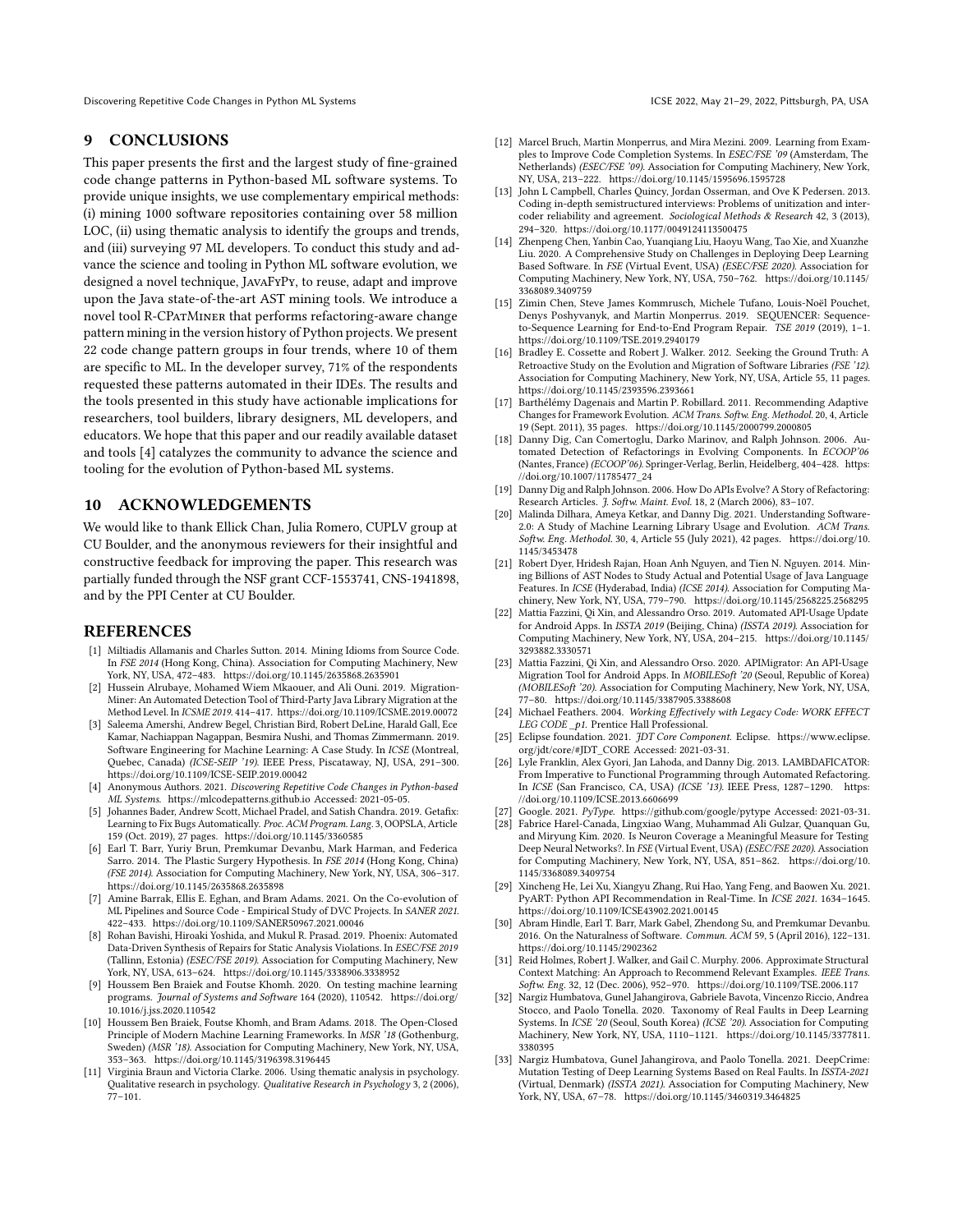ICSE 2022, May 21–29, 2022, Pittsburgh, PA, USA Malinda Dilhara, Ameya Ketkar, Nikhith Sannidhi, and Danny Dig

- <span id="page-11-15"></span>[34] Md Johirul Islam, Giang Nguyen, Rangeet Pan, and Hridesh Rajan. 2019. A Comprehensive Study on Deep Learning Bug Characteristics. In ESEC/FSE 2019 (Tallinn, Estonia) (ESEC/FSE 2019). Association for Computing Machinery, New York, NY, USA, 510–520.<https://doi.org/10.1145/3338906.3338955>
- <span id="page-11-18"></span>[35] Md Johirul Islam, Rangeet Pan, Giang Nguyen, and Hridesh Rajan. 2020. Repairing Deep Neural Networks: Fix Patterns and Challenges. In ICSE '20 (Seoul, Republic of Korea) (ICSE '20). Association for Computing Machinery, New York, NY, USA, 11 pages.<https://doi.org/10.1145/1122445.1122456>
- <span id="page-11-8"></span>[36] Suhas Kabinna, Cor-Paul Bezemer, Weiyi Shang, and Ahmed E. Hassan. 2016. Logging Library Migrations: A Case Study for the Apache Software Foundation Projects. In MSR '16 (Austin, Texas) (MSR '16). Association for Computing Machinery, New York, NY, USA, 154–164.<https://doi.org/10.1145/2901739.2901769>
- <span id="page-11-7"></span>[37] Ameya Ketkar, Ali Mesbah, Davood Mazinanian, Danny Dig, and Edward Aftandilian. 2019. Type Migration in Ultra-Large-Scale Codebases. In ICSE '19 (Montreal, Quebec, Canada) (ICSE '19). IEEE Press, 1142–1153. [https://doi.org/](https://doi.org/10.1109/ICSE.2019.00117) [10.1109/ICSE.2019.00117](https://doi.org/10.1109/ICSE.2019.00117)
- <span id="page-11-10"></span>[38] Ameya Ketkar, Nikolaos Tsantalis, and Danny Dig. 2020. Understanding Type Changes in Java. In FSE (Virtual Event, USA) (ESEC/FSE 2020). Association for Computing Machinery, New York, NY, USA, 629–641. [https://doi.org/10.1145/](https://doi.org/10.1145/3368089.3409725) [3368089.3409725](https://doi.org/10.1145/3368089.3409725)
- <span id="page-11-3"></span>[39] Dongsun Kim, Jaechang Nam, Jaewoo Song, and Sunghun Kim. 2013. Automatic Patch Generation Learned from Human-Written Patches. In ICSE (San Francisco, CA, USA) (ICSE '13). IEEE Press, 802–811.
- <span id="page-11-48"></span>[40] M. Lamothe, W. Shang, and T. Chen. 2020. A3: Assisting Android API Migrations Using Code Examples. TSE 2020 01 (apr 2020), 1–1. [https://doi.org/10.1109/TSE.](https://doi.org/10.1109/TSE.2020.2988396) [2020.2988396](https://doi.org/10.1109/TSE.2020.2988396)
- <span id="page-11-34"></span>[41] Jiakun Liu, Qiao Huang, Xin Xia, Emad Shihab, David Lo, and Shanping Li. 2020. Is Using Deep Learning Frameworks Free? Characterizing Technical Debt in Deep Learning Frameworks. In ICSE (Seoul, South Korea) (ICSE-SEIS '20). Association for Computing Machinery, New York, NY, USA, 1–10. [https://doi.org/10.1145/](https://doi.org/10.1145/3377815.3381377) [3377815.3381377](https://doi.org/10.1145/3377815.3381377)
- <span id="page-11-43"></span>[42] Lucy Ellen Lwakatare, Aiswarya Raj, Jan Bosch, Helena Holmström Olsson, and Ivica Crnkovic. 2019. A Taxonomy of Software Engineering Challenges for Machine Learning Systems: An Empirical Investigation. In Agile Processes in Software Engineering and Extreme Programming, Philippe Kruchten, Steven Fraser, and François Coallier (Eds.). Springer International Publishing, Cham,  $227 - 243$
- <span id="page-11-35"></span>[43] Robert C Martin. 2009. Clean code: a handbook of agile software craftsmanship. Pearson Education.
- <span id="page-11-31"></span>[44] Matplotlib. 2021. Matplotlib.<https://matplotlib.org> Accessed: 2021-05-05.
- <span id="page-11-39"></span>[45] Davood Mazinanian, Ameya Ketkar, Nikolaos Tsantalis, and Danny Dig. 2017. Understanding the Use of Lambda Expressions in Java. Proc. ACM Program. Lang. 1, OOPSLA, Article 85 (Oct. 2017), 31 pages.<https://doi.org/10.1145/3133909>
- <span id="page-11-6"></span>[46] Ali Mesbah, Andrew Rice, Emily Johnston, Nick Glorioso, and Edward Aftandilian. 2019. DeepDelta: Learning to Repair Compilation Errors. In ESEC/FSE. 925–936. <https://doi.org/10.1145/3338906.3340455>
- <span id="page-11-24"></span>[47] Emerson Murphy-Hill, Chris Parnin, and Andrew P. Black. 2009. How We Refactor, and How We Know It. In ICSE '09 (ICSE '09). Association for Computing Machinery, New York, NY, USA, 287–297. [https://doi.org/10.1109/ICSE.2009.](https://doi.org/10.1109/ICSE.2009.5070529) [5070529](https://doi.org/10.1109/ICSE.2009.5070529)
- <span id="page-11-25"></span>[48] Stas Negara, Nicholas Chen, Mohsen Vakilian, Ralph E. Johnson, and Danny Dig. 2013. A Comparative Study of Manual and Automated Refactorings. In ECOOP'13 (Montpellier, France) (ECOOP'13). Springer-Verlag, Berlin, Heidelberg, 552–576. [https://doi.org/10.1007/978-3-642-39038-8\\_23](https://doi.org/10.1007/978-3-642-39038-8_23)
- <span id="page-11-0"></span>[49] Stas Negara, Mihai Codoban, Danny Dig, and Ralph E. Johnson. 2014. Mining Fine-Grained Code Changes to Detect Unknown Change Patterns. In ICSE (Hyderabad, India) (ICSE 2014). Association for Computing Machinery, New York, NY, USA, 803–813.<https://doi.org/10.1145/2568225.2568317>
- <span id="page-11-11"></span>[50] Stas Negara, Mohsen Vakilian, Nicholas Chen, Ralph E. Johnson, and Danny Dig. 2012. Is It Dangerous to Use Version Control Histories to Study Source Code Evolution?. In ECOOP'12 (Beijing, China) (ECOOP'12). Springer-Verlag, Berlin, Heidelberg, 79–103. [https://doi.org/10.1007/978-3-642-31057-7\\_5](https://doi.org/10.1007/978-3-642-31057-7_5)
- <span id="page-11-4"></span>[51] Anh Tuan Nguyen, Michael Hilton, Mihai Codoban, Hoan Anh Nguyen, Lily Mast, Eli Rademacher, Tien N. Nguyen, and Danny Dig. 2016. API Code Recommendation Using Statistical Learning from Fine-Grained Changes. Association for Computing Machinery, New York, NY, USA, 511–522. [https:](https://doi.org/10.1145/2950290.2950333) [//doi.org/10.1145/2950290.2950333](https://doi.org/10.1145/2950290.2950333)
- <span id="page-11-5"></span>[52] Anh Tuan Nguyen, Tung Thanh Nguyen, Hoan Anh Nguyen, Ahmed Tamrawi, Hung Viet Nguyen, Jafar Al-Kofahi, and Tien N. Nguyen. 2012. Graph-Based Pattern-Oriented, Context-Sensitive Source Code Completion. In ICSE (Zurich, Switzerland) (ICSE '12). IEEE Press, 69–79.
- <span id="page-11-12"></span>[53] H. Nguyen, T. N. Nguyen, D. Dig, S. Nguyen, H. Tran, and M. Hilton. 2019. Graph-Based Mining of In-the-Wild, Fine-Grained, Semantic Code Change Patterns. In ICSE 2019. IEEE Computer Society, Los Alamitos, CA, USA, 819–830. [https:](https://doi.org/10.1109/ICSE.2019.00089) [//doi.org/10.1109/ICSE.2019.00089](https://doi.org/10.1109/ICSE.2019.00089)
- <span id="page-11-23"></span>[54] Hoan Anh Nguyen, Anh Tuan Nguyen, Tung Thanh Nguyen, Tien N. Nguyen, and Hridesh Rajan. 2013. A Study of Repetitiveness of Code Changes in Software Evolution. In ASE '13 (Silicon Valley, CA, USA) (ASE'13). IEEE Press, 180–190.

<https://doi.org/10.1109/ASE.2013.6693078>

- <span id="page-11-46"></span>[55] Hoan Anh Nguyen, Tung Thanh Nguyen, Gary Wilson, Anh Tuan Nguyen, Miryung Kim, and Tien N. Nguyen. 2010. A Graph-Based Approach to API Usage Adaptation. SIGPLAN Not. 45, 10 (Oct. 2010), 302–321. [https://doi.org/10.1145/](https://doi.org/10.1145/1932682.1869486) [1932682.1869486](https://doi.org/10.1145/1932682.1869486)
- <span id="page-11-1"></span>[56] numpy. 2021. NumPy.<https://numpy.org> Accessed: 2021-05-05.
- <span id="page-11-27"></span>[57] Oracle. 2021. Java SE specification. Oracle.<https://docs.oracle.com/javase/specs/> Accessed: 2021-03-31.
- <span id="page-11-22"></span>[58] Python. 2021. Context Manager. [https://docs.python.org/3/reference/datamodel.](https://docs.python.org/3/reference/datamodel.html#context-managers) [html#context-managers](https://docs.python.org/3/reference/datamodel.html#context-managers) Accessed: 2021-03-31.
- <span id="page-11-32"></span>[59] Python. 2021. Functions. Python. [https://docs.python.org/3/library/functions.](https://docs.python.org/3/library/functions.html) [html](https://docs.python.org/3/library/functions.html) Accessed: 2021-03-31.<br>[60] Python. 2021. *list-comprehensions*.
- <span id="page-11-33"></span>https://docs.python.org/3/tutorial/ [datastructures.html#list-comprehensions](https://docs.python.org/3/tutorial/datastructures.html#list-comprehensions) Accessed: 2021-05-05.
- <span id="page-11-28"></span>[61] Python. 2021. Python AST. Python.<https://docs.python.org/3/library/ast.html> Accessed: 2021-03-31.
- <span id="page-11-30"></span>[62] Python. 2021. With Statement. Python. [https://docs.python.org/3/reference/](https://docs.python.org/3/reference/compound_stmts.html#the-with-statement) [compound\\_stmts.html#the-with-statement](https://docs.python.org/3/reference/compound_stmts.html#the-with-statement) Accessed: 2021-03-31.
- <span id="page-11-37"></span>[63] PythonTypeInformation. 2021. PythonTypeInformation. GitHub. [https://github.](https://github.com/mlcodepatterns/PythonTypeInformation) [com/mlcodepatterns/PythonTypeInformation](https://github.com/mlcodepatterns/PythonTypeInformation) Accessed: 2021-05-05.
- <span id="page-11-16"></span>[64] Sebastian Raschka and Vahid Mirjalili. 2017. Python Machine Learning: Machine Learning and Deep Learning with Python, scikit-learn, and TensorFlow.
- <span id="page-11-40"></span>[65] Martin P. Robillard and Robert Deline. 2011. A Field Study of API Learning Obstacles. Empirical Softw. Engg. 16, 6 (Dec. 2011), 703–732. [https://doi.org/10.](https://doi.org/10.1007/s10664-010-9150-8) [1007/s10664-010-9150-8](https://doi.org/10.1007/s10664-010-9150-8)
- <span id="page-11-45"></span>[66] Reudismam Rolim, Gustavo Soares, Rohit Gheyi, and Loris D'Antoni. 2018. Learn-ing Quick Fixes from Code Repositories. (2018).<http://arxiv.org/abs/1803.03806>
- <span id="page-11-36"></span>[67] RuleOfThree. 2021. RuleOfThree. wikic2.<http://wiki.c2.com/?RuleOfThree> Accessed: 2021-05-05.
- <span id="page-11-19"></span>[68] D. Sculley, Gary Holt, Daniel Golovin, Eugene Davydov, Todd Phillips, Dietmar Ebner, Vinay Chaudhary, Michael Young, Jean-Francois Crespo, and Dan Dennison. 2015. Hidden Technical Debt in Machine Learning Systems (NIPS'15). MIT Press, Cambridge, MA, USA, 2503–2511.
- <span id="page-11-41"></span>[69] Qingchao Shen, Haoyang Ma, Junjie Chen, Yongqiang Tian, Shing-Chi Cheung, and Xiang Chen. 2021. A Comprehensive Study of Deep Learning Compiler Bugs. In FSE (Athens, Greece) (ESEC/FSE 2021). Association for Computing Machinery, New York, NY, USA, 968–980.<https://doi.org/10.1145/3468264.3468591>
- <span id="page-11-13"></span>[70] D. Silva, J. Silva, G. De Souza Santos, R. Terra, and M. O. Valente. 5555. RefDiff 2.0: A Multi-language Refactoring Detection Tool. TSE 2020 01 (jan 5555), 1–1. <https://doi.org/10.1109/TSE.2020.2968072>
- <span id="page-11-26"></span>[71] Danilo Silva, Nikolaos Tsantalis, and Marco Tulio Valente. 2016. Why We Refactor? Confessions of GitHub Contributors. In FSE (Seattle, WA, USA) (FSE 2016). Association for Computing Machinery, New York, NY, USA, 858–870. <https://doi.org/10.1145/2950290.2950305>
- <span id="page-11-29"></span>[72] Janice Singer, Susan E Sim, and Timothy C Lethbridge. 2008. Software engineering data collection for field studies. In Guide to Advanced Empirical Software Engineering. Springer, 9–34.
- <span id="page-11-2"></span>[73] Brett Slatkin. 2019. Effective python: 90 specific ways to write better python. Addison-Wesley Professional.
- <span id="page-11-20"></span>[74] Y. Tang, R. Khatchadourian, M. Bagherzadeh, R. Singh, A. Stewart, and A. Raja. 2021. An Empirical Study of Refactorings and Technical Debt in Machine Learning Systems. In ICSE 2021. IEEE Computer Society, Los Alamitos, CA, USA, 238–250. <https://doi.org/10.1109/ICSE43902.2021.00033>
- <span id="page-11-9"></span>[75] Cédric Teyton, Jean-Rémy Falleri, Marc Palyart, and Xavier Blanc. 2014. A Study of Library Migrations in Java. J. Softw. Evol. Process 26, 11 (Nov. 2014), 1030–1052. <https://doi.org/10.1002/smr.1660>
- <span id="page-11-14"></span>[76] N. Tsantalis, A. Ketkar, and D. Dig. 5555. RefactoringMiner 2.0. TSE 2020 01 (jul 5555), 1–1.<https://doi.org/10.1109/TSE.2020.3007722>
- <span id="page-11-38"></span>[77] TypeShed. 2021. TypeShed.<https://github.com/python/typeshed> Accessed: 2021-09-03.
- <span id="page-11-44"></span>[78] C. Wan, S. Liu, H. Hoffmann, M. Maire, and S. Lu. 2021. Are Machine Learning Cloud APIs Used Correctly?. In ICSE 2021. IEEE Computer Society, Los Alamitos, CA, USA, 125–137.<https://doi.org/10.1109/ICSE43902.2021.00024>
- <span id="page-11-21"></span>[79] David Wicks. 2017. The coding manual for qualitative researchers. Qualitative research in organizations and management: an international journal (2017). [https:](https://doi.org/10.1108/QROM-08-2016-1408) [//doi.org/10.1108/QROM-08-2016-1408](https://doi.org/10.1108/QROM-08-2016-1408)
- <span id="page-11-47"></span>[80] Shengzhe Xu, Ziqi Dong, and Na Meng. 2019. Meditor: Inference and Application of API Migration Edits. In Proceedings of the 27th International Conference on Program Comprehension (Montreal, Quebec, Canada) (ICPC '19). IEEE Press, Piscataway, NJ, USA, 335–346.<https://doi.org/10.1109/ICPC.2019.00052>
- <span id="page-11-42"></span>[81] Ming Yan, Junjie Chen, Xiangyu Zhang, Lin Tan, Gan Wang, and Zan Wang. 2021. Exposing Numerical Bugs in Deep Learning via Gradient Back-Propagation. In FSE (Athens, Greece) (ESEC/FSE 2021). Association for Computing Machinery, New York, NY, USA, 627–638.
- <span id="page-11-17"></span>[82] Ru Zhang, Wencong Xiao, Hongyu Zhang, Yu Liu, Haoxiang Lin, and Mao Yang. 2020. An Empirical Study on Program Failures of Deep Learning Jobs. In ICSE (Seoul, South Korea) (ICSE '20). Association for Computing Machinery, New York, NY, USA, 1159–1170.<https://doi.org/10.1145/3377811.3380362>